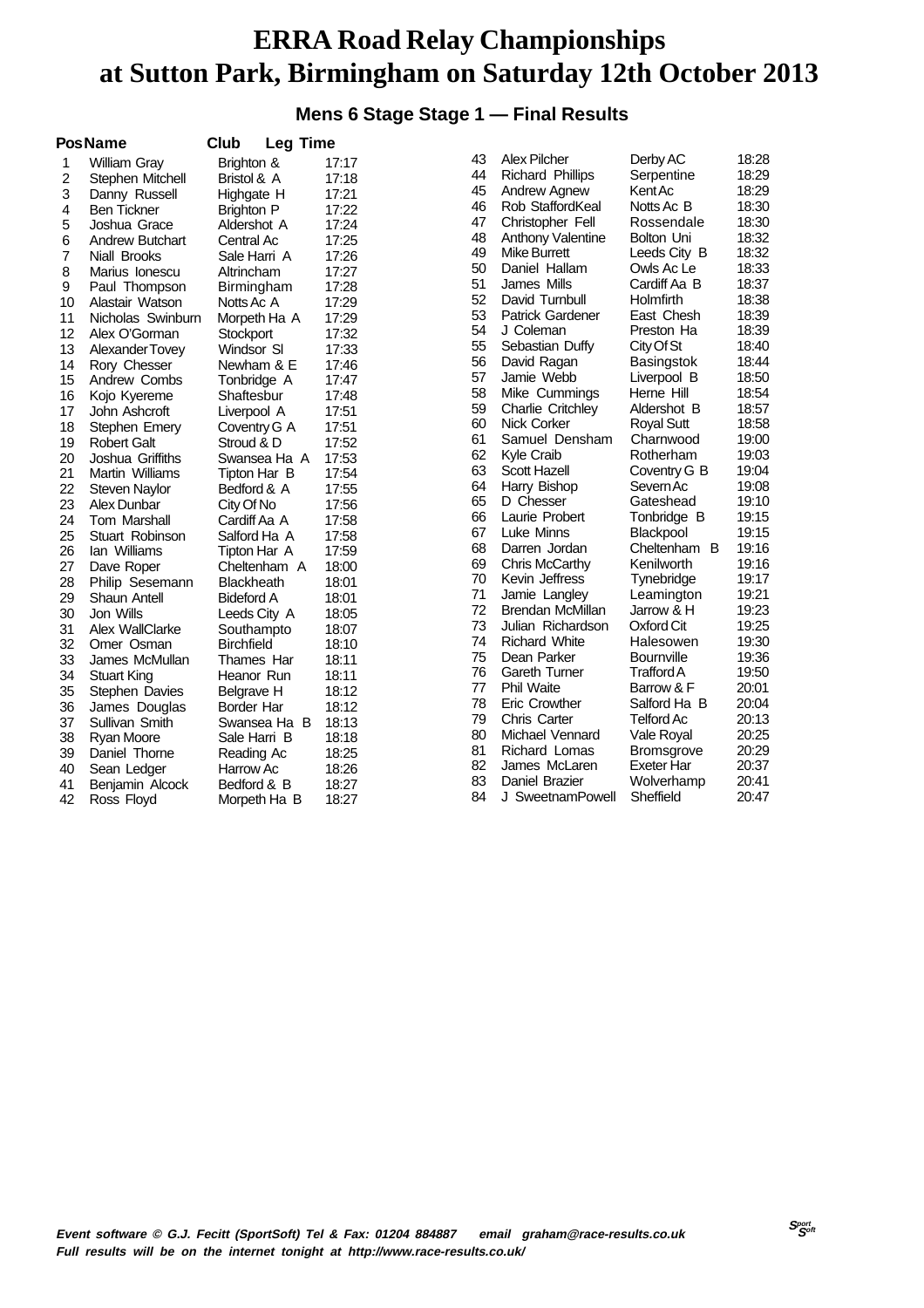### **Mens 6 Stage Stage 2 — Final Results**

|                | <b>PosName</b>          | <b>Club</b>       |       | <b>Leg Time Cum Time Gain</b>                       |    |                                      |                   |       |       |                          |                  |
|----------------|-------------------------|-------------------|-------|-----------------------------------------------------|----|--------------------------------------|-------------------|-------|-------|--------------------------|------------------|
| 1              | Robert Russell          | Central Ac        | 17:27 | $34:52 +$<br>5                                      | 48 | Callum Johnson                       | Gateshead         | 18:10 | 37:20 | $+17$                    |                  |
| $\overline{c}$ | Jon Pepper              | <b>Brighton P</b> | 17:38 | 35:00<br>2<br>$\ddot{}$                             | 49 | Graeme Taylor                        | Morpeth Ha B      | 18:54 | 37:21 | $\blacksquare$           | $\overline{7}$   |
| 3              | Charlie Hulson          | Sale Harri A      | 17:37 | 35:03<br>4<br>$\ddot{}$                             | 50 | William Neill                        | City Of St        | 18:46 | 37:26 | $\ddot{}$                | 5                |
| 4              | Samuel Mitchell         | Notts Ac A        | 17:39 | 35:08<br>6<br>$\ddot{}$                             | 51 | Jim Cooper                           | Harrow Ac         | 19:02 | 37:28 |                          | $-11$            |
| 5              | Audun Nordtveit         | Highgate H        | 17:49 | $\overline{2}$<br>35:10<br>$\overline{\phantom{a}}$ | 52 | Jermaine Mays                        | Basingstok        | 18:47 | 37:31 | $+$                      | $\overline{4}$   |
| 6              | Owain Jones             | Bristol & A       | 17:53 | 35:11<br>4<br>$\frac{1}{2}$                         | 53 | Jonathan Tobin                       | Swansea Ha B      | 19:23 | 37:36 |                          | $-16$            |
| 7              | <b>Jack Martin</b>      | <b>Stockport</b>  | 17:50 | 35:22<br>5<br>$\ddot{}$                             | 54 | <b>Harry Harper</b>                  | Liverpool B       | 18:47 | 37:37 | $+$                      | 3                |
| 8              | Kevin Rojas             | Brighton &        | 18:06 | 35:23<br>7<br>$\blacksquare$                        | 55 | <b>Martin Shore</b>                  | Thames Har        | 19:29 | 37:40 |                          | $-22$            |
| 9              | Niall Fleming           | Shaftesbur        | 17:37 | 35:25<br>7<br>$\ddot{}$                             | 56 | Peter Brookes                        | Holmfirth         | 19:11 | 37:49 | $\blacksquare$           | $\overline{4}$   |
| 10             | David Norman            | Altrincham        | 17:58 | 35:25<br>$\overline{2}$<br>$\blacksquare$           | 57 | Jack Douglas                         | Bedford & B       | 19:35 | 38:02 |                          | $-16$            |
| 11             | Jonathan Davies         | Reading Ac        | 17:06 | 35:31<br>28<br>$+$                                  | 58 | Nick Samuels                         | Sale Harri B      | 19:50 | 38:08 |                          | $-20$            |
| 12             | Ryan Stephenson         | Morpeth Ha A      | 18:06 | 35:35<br>$\mathbf 1$<br>$\blacksquare$              | 59 | Thomas Madden                        | Coventry G B      | 19:12 | 38:16 | $+$                      | $\overline{4}$   |
| 13             | Marc Hobbs              | Swansea Ha A      | 17:44 | 35:37<br>$\ddot{}$<br>-7                            | 60 | Paul Andrew                          | Kenilworth        | 19:08 | 38:24 | $\ddot{}$                | 9                |
| 14             | <b>Richard Weir</b>     | Derby AC          | 17:19 | 35:47<br>$+29$                                      | 61 | Christopher Olley                    | Tonbridge B       | 19:21 | 38:36 | $+$                      | 5                |
| 15             | Neil Phillips           | Aldershot A       | 18:25 | 35:49<br>- 10                                       | 62 | Joe Hudak                            | East Chesh        | 20:05 | 38:44 | $\overline{\phantom{a}}$ | 9                |
| 16             | Luke Cragg              | Leeds City A      | 17:45 | 35:50<br>14<br>$+$                                  | 63 | <b>Richard Harper</b>                | Leamington        | 19:27 | 38:48 | $\ddot{}$                | 8                |
| 17             | Dave Mitchinson         | Newham & E        | 18:07 | 35:53<br>3<br>$\blacksquare$                        | 64 | Tom Lupton                           | Charnwood         | 19:51 | 38:51 | $\blacksquare$           | 3                |
| 18             | Piers Arnold            | City Of No        | 17:58 | 35:54<br>$\ddot{}$<br>5                             | 65 | Stephen Male                         | Oxford Cit        | 19:27 | 38:52 | +                        | 8                |
| 19             | Jon Hopkins             | Cardiff Aa A      | 17:59 | 5<br>35:57<br>$\ddot{}$                             | 66 | Chris Perry                          | Vale Royal        | 18:32 | 38:57 | + 14                     |                  |
| 20             | <b>Rhys Park</b>        | Cheltenham A      | 17:58 | 35:58<br>$\overline{7}$<br>$\ddot{}$                | 67 | Frederic Tremblay                    | <b>Royal Sutt</b> | 19:59 | 38:57 | $\blacksquare$           | 7                |
| 21             | Craig Ruddy             | Belgrave H        | 17:50 | $36:02 +$<br>14                                     | 68 | Elliott Smales                       | Rotherham         | 20:07 | 39:10 | $\blacksquare$           | 6                |
| 22             | <b>Matthew Shirling</b> | Liverpool A       | 18:12 | 5<br>36:03<br>$\blacksquare$                        | 69 | Robert Hughes                        | Salford Ha B      | 19:14 | 39:18 | $\ddot{}$                | $\boldsymbol{9}$ |
| 23             | Carl Hardman            | Salford Ha A      | 18:06 | 2<br>36:04<br>$\ddot{}$                             | 70 | <b>S</b> Morley                      | Tynebridge        | 20:03 | 39:20 |                          | 0                |
| 24             | <b>Richard Kay</b>      | Tipton Har A      | 18:14 | 36:13<br>$\ddot{}$<br>2                             | 71 | Andrew Kaighin                       | Cheltenham B      | 20:12 | 39:28 | $\overline{\phantom{a}}$ | 3                |
| 25             | <b>Matthew Lole</b>     | Coventry G A      | 18:29 | 36:20<br>7<br>$\blacksquare$                        | 72 | <b>Oliver Starkey</b>                | Severn Ac         | 20:21 | 39:29 | ÷,                       | 8                |
| 26             | Daniel Bradley          | Tonbridge A       | 18:34 | 36:21<br>11<br>$\blacksquare$                       | 73 | Gareth Cadd                          | <b>Bournville</b> | 19:54 | 39:30 | $\ddot{}$                | 2                |
| 27             | <b>Russell Bentley</b>  | Kent Ac           | 17:54 | 36:23<br>$+18$                                      | 74 | Steven Greenwood                     | Jarrow & H        | 20:13 | 39:36 | $\frac{1}{2}$            | 2                |
| 28             | John Eves               | Bedford & A       | 18:36 | 36:31<br>6<br>$\overline{\phantom{a}}$              | 75 | <b>Andrew Cafferky</b>               | Bolton Uni        | 21:14 | 39:46 | $\blacksquare$           | 27               |
| 29             | Mark Jenkin             | <b>Bideford A</b> | 18:34 | 36:35<br>0                                          | 76 | <b>Jeff Prest</b>                    | Trafford A        | 20:07 | 39:57 |                          | 0                |
| 30             | Daniel Robinson         | Birmingham        | 19:09 | 36:37<br>$-21$                                      | 77 | Marc Turner                          | Halesowen         | 20:28 | 39:58 | $\overline{\phantom{a}}$ | 3                |
| 31             | Josh Norman             | Owls Ac Le        | 18:12 | 36:45<br>$+19$                                      | 78 | <b>Todd Oates</b>                    | Barrow & F        | 20:22 | 40:23 | $\blacksquare$           | 1                |
| 32             | Simon Millett           | Windsor SI        | 19:16 | 36:49<br>- 19                                       | 79 | Chris Bagshaw                        | Telford Ac        | 20:29 | 40:42 |                          | 0                |
| 33             | Steven Phillips         | Southampto        | 18:43 | 36:50<br>2<br>$\blacksquare$                        | 80 | Adam Weightman                       | <b>Blackpool</b>  | 22:10 | 41:25 |                          | $-13$            |
| 34             | Mark Powell             | Heanor Run        | 18:42 | 36:53<br>$\mathbf 0$                                | 81 | C Brookes                            | Wolverhamp        | 21:25 | 42:06 | $+$                      | $\overline{2}$   |
| 35             | Douglas Musson          | Notts Ac B        | 18:29 | 36:59<br>$+ 11$                                     | 82 | <b>Clive Dent</b>                    | <b>Bromsgrove</b> | 21:43 | 42:12 | ÷,                       | $\mathbf{1}$     |
| 36             | Will Green              | Serpentine        | 18:33 | 37:02<br>$\ddot{}$<br>- 8                           | 83 | <b>Jed Turner</b>                    | Sheffield         | 22:10 | 42:57 | $+$                      | $\overline{1}$   |
| 37             | <b>Matthew Withey</b>   | Stroud & D        | 19:11 | 37:03<br>$-18$                                      |    | <b>Fastest runners over stage 2:</b> |                   |       |       |                          |                  |
| 38             | Steve Lisgo             | Leeds City B      | 18:33 | 37:05<br>$+11$                                      | 1. | Jonathan Davies                      | Reading Ac        | 17:06 |       |                          |                  |
| 39             | Liam Roberts            | Tipton Har B      | 19:15 | 37:09<br>$-18$                                      |    | 2 Richard Weir                       | Derby AC          | 17:19 |       |                          |                  |
| 40             | Jorge RasoGea           | Herne Hill        | 18:16 | 37:10<br>+ 18                                       |    | 3 Robert Russell                     | Central Ac        | 17:27 |       |                          |                  |
| 41             | Joseph Johnston         | Rossendale        | 18:41 | 37:11<br>6<br>$\pm$                                 |    | 4 Niall Fleming                      | Shaftesbur        | 17:37 |       |                          |                  |
| 42             | Shane Kerr              | Cardiff Aa B      | 18:35 | 37:12<br>9<br>$\pm$                                 |    | 5 Charlie Hulson                     | Sale Harri A      | 17:37 |       |                          |                  |
| 43             | James Poole             | <b>Blackheath</b> | 19:12 | 37:13<br>$-15$                                      |    | 6 Jon Pepper                         | <b>Brighton P</b> | 17:38 |       |                          |                  |
| 44             | Sam Eglen               | Aldershot B       | 18:17 | $37:14 + 15$                                        |    | 7 Samuel Mitchell                    | Notts Ac A        | 17:39 |       |                          |                  |
| 45             | Kevin Bell              | Border Har        | 19:05 | 37:17<br>9<br>$\blacksquare$                        |    | 8 Marc Hobbs                         | Swansea Ha A      | 17:44 |       |                          |                  |
| 46             | Chris Livesey           | Preston Ha        | 18:39 | 37:18<br>8<br>$\ddot{}$                             |    | 9 Luke Cragg                         | Leeds City A      | 17:45 |       |                          |                  |
| 47             | James Trollopp          | <b>Birchfield</b> | 19:09 | 37:19<br>- 15                                       |    | 10 Audun Nordtveit                   | Highgate H        | 17:49 |       |                          |                  |
|                |                         |                   |       |                                                     |    |                                      |                   |       |       |                          |                  |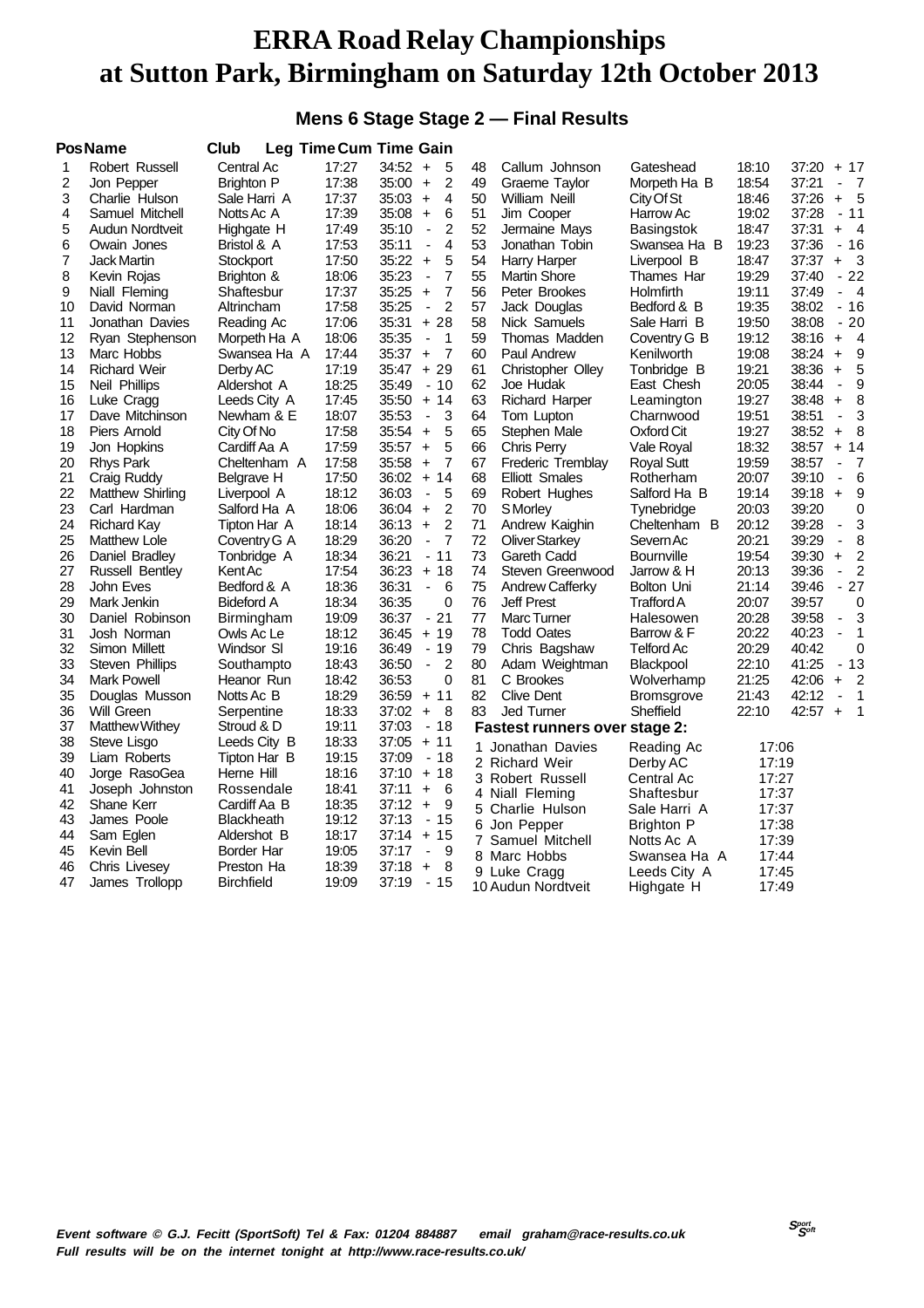### **Mens 6 Stage Stage 3 — Final Results**

|    | Pos Name               | Club              |       | Leg Time Cum Time Gain                             |    |                               |                   |       |                                          |
|----|------------------------|-------------------|-------|----------------------------------------------------|----|-------------------------------|-------------------|-------|------------------------------------------|
| 1  | Anthony Ford           | Sale Harri A      | 17:24 | $52:27 +$<br>2                                     | 49 | Ben O'Connell                 | Heanor Run        | 19:52 | 56:45<br>- 15                            |
| 2  | Philip Wylie           | Bristol & A       | 17:29 | 52:40<br>4<br>$\ddot{}$                            | 50 | Paul Green                    | Sale Harri B      | 18:39 | 56:47<br>- 8<br>$\ddot{}$                |
| 3  | Shaun Dixon            | Highgate H        | 17:47 | 52:57<br>$\ddot{}$<br>2                            | 51 | <b>Jarratt Perkins</b>        | Notts Ac B        | 19:51 | 56:50<br>$-16$                           |
| 4  | Jonathan Taylor        | Morpeth Ha A      | 17:29 | 53:04<br>$\ddot{}$<br>8                            | 52 | Stephen Kimber                | Windsor SI        | 20:09 | 56:58<br>$-20$                           |
| 5  | Ross Houston           | Central Ac        | 18:14 | 53:06<br>$\blacksquare$<br>4                       | 53 | Dave Meacock                  | Basingstok        | 19:29 | 57:00<br>1<br>$\blacksquare$             |
| 6  | Ryan McLeod            | Tipton Har A      | 16:55 | 53:08<br>+ 18                                      | 54 | Michael Harrison              | Bedford & B       | 19:11 | 3<br>57:13<br>$\ddot{}$                  |
| 7  | Anthony Whiteman       | Shaftesbur        | 18:07 | 53:32<br>2<br>$\ddot{}$                            | 55 | Dean Richardson               | City Of St        | 19:48 | 5<br>57:14<br>$\blacksquare$             |
| 8  | <b>Tim Hartley</b>     | Notts Ac A        | 18:27 | 53:35<br>4<br>Ĭ.                                   | 56 | Henry Pearce                  | Tonbridge B       | 18:39 | 57:15<br>5<br>$+$                        |
| 9  | lan Bailey             | Aldershot A       | 17:47 | 53:36<br>6<br>$\ddot{}$                            | 57 | Chris Fullerton               | Tipton Har B      | 20:08 | 57:17<br>- 18                            |
| 10 | James Brewer           | Cheltenham A      | 17:49 | 53:47<br>$+$<br>10                                 | 58 | Richard Anderson              | Holmfirth         | 19:32 | 57:21<br>2<br>$\blacksquare$             |
| 11 | <b>Howard Bristow</b>  | Brighton &        | 18:25 | 53:48<br>3<br>$\blacksquare$                       | 59 | James McNally                 | Liverpool B       | 20:06 | 5<br>57:43<br>$\overline{\phantom{a}}$   |
| 12 | Kevin Skinner          | Newham & E        | 17:57 | 5<br>53:50<br>$+$                                  | 60 | <b>Stuart Doyle</b>           | Vale Royal        | 19:19 | 58:16<br>$+$<br>6                        |
| 13 | Paskar Owor            | <b>Belgrave H</b> | 17:49 | 53:51<br>$\ddot{}$<br>8                            | 61 | <b>Stuart Hopkins</b>         | Kenilworth        | 19:59 | 58:23<br>1<br>$\overline{a}$             |
| 14 | Robbie Fitzgibbon      | <b>Brighton P</b> | 18:52 | 53:52<br>12<br>$\blacksquare$                      | 62 | Namir Batavia                 | Coventry G B      | 20:27 | 3<br>58:43<br>$\overline{\phantom{a}}$   |
| 15 | <b>Tommy Davies</b>    | Cardiff Aa A      | 18:01 | 53:58<br>$\overline{4}$<br>$\ddot{}$               | 63 | Chris Adams                   | Rotherham         | 19:42 | 58:52<br>5<br>$\ddot{}$                  |
| 16 | Tom Hook               | City Of No        | 18:08 | 2<br>54:02<br>$\ddot{}$                            | 64 | Kyran Hale                    | Severn Ac         | 19:43 | 59:12<br>$\ddot{}$<br>8                  |
| 17 | <b>Matthew Evans</b>   | Swansea Ha A      | 18:27 | 54:04<br>$\overline{\mathbf{4}}$<br>$\blacksquare$ | 65 | Michael Grace                 | Salford Ha B      | 19:58 | 59:16<br>4<br>$\ddot{}$                  |
| 18 | Jonathan Roberts       | Reading Ac        | 18:36 | 54:07<br>7<br>$\blacksquare$                       | 66 | Chris Tarren                  | Bournville        | 20:02 | 59:32<br>7<br>$\ddot{}$                  |
| 19 | Danny Davies           | Leeds City A      | 18:35 | 54:25<br>3<br>÷                                    | 67 | Darryl Davison                | Tynebridge        | 20:14 | 3<br>59:34<br>$\ddot{}$                  |
| 20 | Benjamin Riddell       | Salford Ha A      | 18:24 | 3<br>54:28<br>$\ddot{}$                            | 68 | Edward Mezzetti               | Oxford Cit        | 20:45 | 59:37<br>3<br>$\overline{\phantom{a}}$   |
| 21 | Steven Fennell         | Tonbridge A       | 18:25 | 54:46<br>5<br>$\ddot{}$                            | 69 | <b>Matthew Butler</b>         | Leamington        | 20:53 | 59:41<br>6<br>÷                          |
| 22 | <b>Andrew Nixon</b>    | Stockport         | 19:29 | 54:51<br>15<br>$\blacksquare$                      | 70 | Alistair Parkin               | Charnwood         | 21:01 | 59:52<br>6<br>$\blacksquare$             |
| 23 | Ben Russell            | Liverpool A       | 18:55 | 54:58<br>1<br>÷,                                   | 71 | lan Richie                    | Jarrow & H        | 20:18 | 59:54<br>3<br>$\ddot{}$                  |
| 24 | Chris Greenwood        | Kent Ac           | 18:40 | 3<br>55:03<br>$\ddot{}$                            | 72 | Daniel Cleary                 | Halesowen         | 19:57 | 59:55<br>5<br>$\ddot{}$                  |
| 25 | <b>Richard Taylor</b>  | Coventry G A      | 18:51 | 55:11<br>0                                         | 73 | Karl Herod                    | East Chesh        | 21:13 | 59:57<br>$-11$                           |
| 26 | Tom Mahon              | Owls Ac Le        | 18:35 | 55:20<br>5<br>$\ddot{}$                            | 74 | <b>Steve Marklew</b>          | <b>Royal Sutt</b> | 21:12 | 1:00:09<br>7<br>$\blacksquare$           |
| 27 | William MacKay         | Bedford & A       | 18:57 | 55:28<br>$\ddot{}$<br>1                            | 75 | Andy Prophett                 | Cheltenham B      | 20:50 | 1:00:18<br>4<br>$\overline{\phantom{a}}$ |
| 28 | Mark Ince              | Birmingham        | 18:55 | 55:32<br>2<br>$\ddot{}$                            | 76 | Robert Sloane                 | <b>Trafford A</b> | 20:40 | 0<br>1:00:37                             |
| 29 | lan Gooding            | <b>Bideford A</b> | 19:00 | 55:35<br>0                                         | 77 | Wayne Dashper                 | Telford Ac        | 20:22 | 2<br>$1:01:04 +$                         |
| 30 | Tobias Smith           | Aldershot B       | 18:23 | 55:37<br>$+ 14$                                    | 78 | Jonathan Benson               | Barrow & F        | 20:52 | 0<br>1:01:15                             |
| 31 | Ryan Ganose            | Altrincham        | 20:19 | $-21$<br>55:44                                     | 79 | Shaun O'Dwyer                 | Bolton Uni        | 21:58 | $1:01:44 -$<br>4                         |
| 32 | Dominic Chambers       | Derby AC          | 20:07 | 55:54<br>$-18$                                     | 80 | John Wright                   | Blackpool         | 20:57 | 1:02:22<br>0                             |
| 33 | Sam Barnes             | <b>Blackheath</b> | 18:42 | $+10$<br>55:55                                     | 81 | <b>Brian Wright</b>           | Wolverhamp        | 20:46 | 1:02:52<br>0                             |
| 34 | Abdi Abdi              | <b>Birchfield</b> | 18:37 | 55:56<br>$+13$                                     | 82 | Mukhtar Mohammed Sheffield    |                   | 20:07 | $1:03:04 +$<br>1                         |
| 35 | Nathaniel Lane         | Cardiff Aa B      | 18:45 | $\overline{7}$<br>55:57<br>$\ddot{}$               | 83 | Mark Appleton                 | <b>Bromsgrove</b> | 21:26 | 1:03:38<br>1<br>$\blacksquare$           |
| 36 | Jamie Knapp            | Southampto        | 19:09 | 3<br>55:59<br>$\blacksquare$                       |    | Fastest runners over stage 3: |                   |       |                                          |
| 37 | <b>Brett Halliwell</b> | Stroud & D        | 18:58 | 0<br>56:01                                         |    | 1 Ryan McLeod                 | Tipton Har A      | 16:55 |                                          |
| 38 | Michael Dawson         | Morpeth Ha B      | 18:49 | 56:10<br>$+11$                                     |    | 2 Anthony Ford                | Sale Harri A      | 17:24 |                                          |
| 39 | Robert Webb            | Rossendale        | 19:01 | 2<br>$56:12 +$                                     |    | 3 Philip Wylie                | Bristol & A       | 17:29 |                                          |
| 40 | Simon Coombes          | Herne Hill        | 19:04 | $\Omega$<br>56:14                                  |    | 4 Jonathan Taylor             | Morpeth Ha A      | 17:29 |                                          |
| 41 | David Rigby            | Preston Ha        | 18:59 | 5<br>$56:17 +$                                     |    | 5 Ian Bailey                  | Aldershot A       | 17:47 |                                          |
| 42 | N BarberisNegra        | Serpentine        | 19:18 | 6<br>56:20<br>$\blacksquare$                       |    | 6 Shaun Dixon                 | Highgate H        | 17:47 |                                          |
| 43 | <b>Matthew Grieve</b>  | Border Har        | 19:08 | 56:25<br>2<br>$\ddot{}$                            | 7  | James Brewer                  | Cheltenham A      | 17:49 |                                          |
| 44 | Jackson Creegan        | Gateshead         | 19:09 | 56:29<br>4<br>$\ddot{}$                            |    | 8 Paskar Owor                 | Belgrave H        | 17:49 |                                          |
| 45 | <b>Chris Davies</b>    | Swansea Ha B      | 18:54 | 8<br>56:30<br>$+$                                  |    | 9 Kevin Skinner               | Newham & E        | 17:57 |                                          |
| 46 | Damian Nevins          | Harrow Ac         | 19:05 | 5<br>56:33<br>$\ddot{}$                            |    | 10 Tommy Davies               | Cardiff Aa A      | 18:01 |                                          |
| 47 | Fergus Meade           | Leeds City B      | 19:29 | 56:34<br>9<br>l,                                   |    |                               |                   |       |                                          |
| 48 | Andrew MorganLee       | Thames Har        | 19:04 | $\overline{7}$<br>56:44<br>$+$                     |    |                               |                   |       |                                          |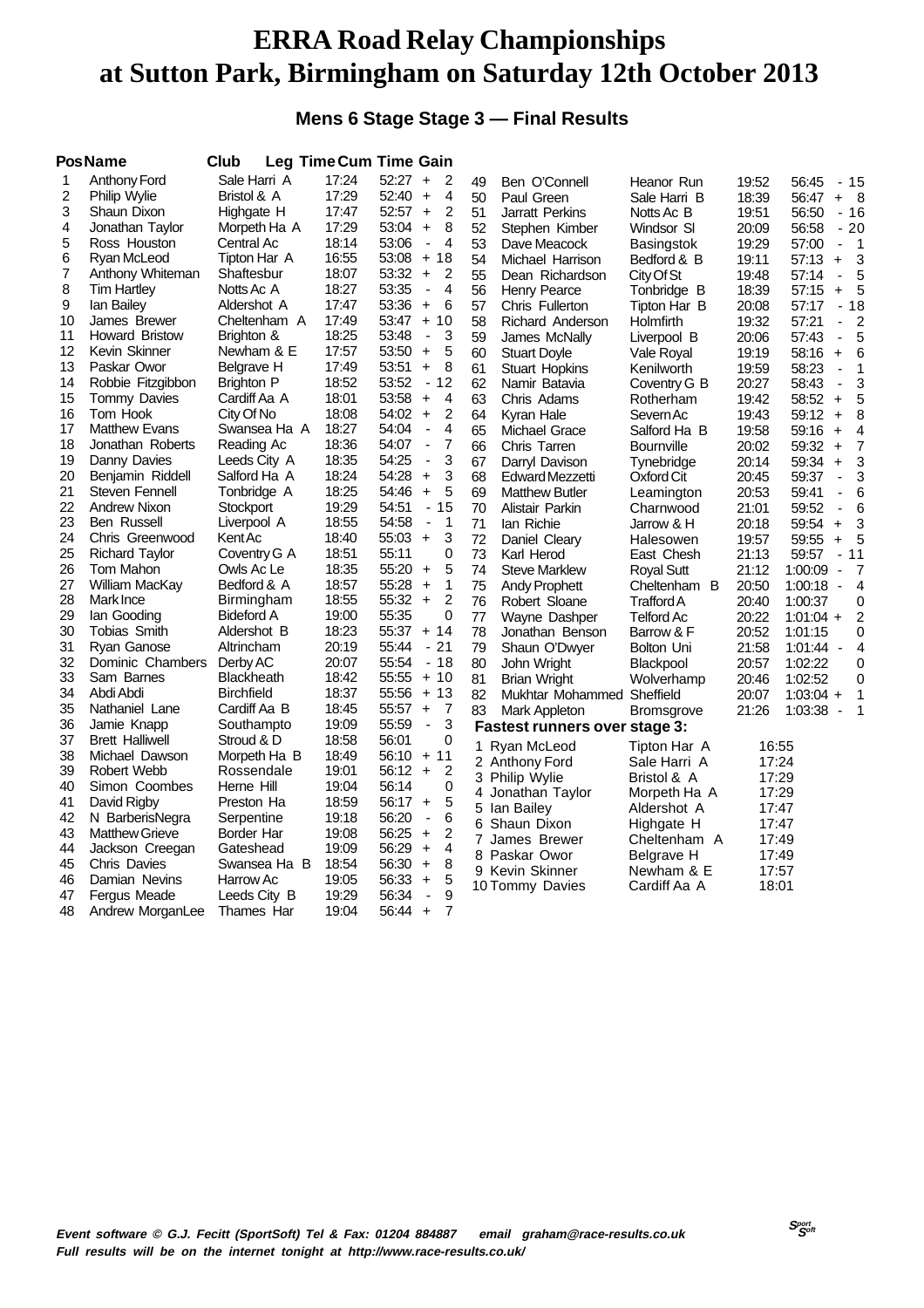### **Mens 6 Stage Stage 4 — Final Results**

|    | <b>PosName</b>         | Club              |       | Leg Time Cum Time Gain                              |    |                                      |                   |       |                                     |                |
|----|------------------------|-------------------|-------|-----------------------------------------------------|----|--------------------------------------|-------------------|-------|-------------------------------------|----------------|
| 1  | <b>Matt Bond</b>       | Sale Harri A      | 17:34 | 1:10:01<br>0                                        | 49 | Steven Abrahams                      | Tipton Har B      | 18:54 | $1:16:11 + 8$                       |                |
| 2  | Charlie MacLean        | Bristol & A       | 17:52 | 0<br>1:10:32                                        | 50 | John Tayleur                         | Herne Hill        | 20:01 | 1:16:15                             | $-10$          |
| 3  | Josh Lilly             | Tipton Har A      | 17:43 | 3<br>$1:10:51 +$                                    | 51 | Jordan Frapwell                      | Stroud & D        | 20:20 | 1:16:21                             | - 14           |
| 4  | Alastair Hay           | Central Ac        | 17:49 | $\mathbf{1}$<br>$1:10:55 +$                         | 52 | Giovanni Cotugno                     | Harrow Ac         | 19:58 | 1:16:31                             | $-6$           |
| 5  | Jonathan Hay           | Aldershot A       | 17:22 | $\overline{4}$<br>$1:10:58 +$                       | 53 | Tom Syckelmoore                      | Basingstok        | 19:36 | 1:16:36                             | 0              |
| 6  | Ryan McKinlay          | Highgate H        | 18:17 | 3<br>$1:11:14 -$                                    | 54 | <b>Richard Evans</b>                 | Liverpool B       | 18:54 | $1:16:37 +$                         | 5              |
| 7  | Dewi Griffiths         | Swansea Ha A      | 17:11 | $1:11:15 + 10$                                      | 55 | <b>Matthew Kelly</b>                 | Altrincham        | 21:19 | 1:17:03                             | - 24           |
| 8  | Philip Wicks           | Belgrave H        | 17:27 | $1:11:18 +$<br>5                                    | 56 | <b>Ben Kennard</b>                   | Windsor SI        | 20:19 | 1:17:17                             | $-4$           |
| 9  | Jonathan Thewlis       | Notts Ac A        | 17:50 | 1<br>1:11:25<br>$\blacksquare$                      | 57 | K HallettBlanch                      | City Of St        | 20:22 | 1:17:36<br>$\blacksquare$           | $\overline{2}$ |
| 10 | <b>Frank Baddick</b>   | Newham & E        | 17:53 | $\overline{c}$<br>$1:11:43 +$                       | 58 | Matthew Nicholson                    | Bedford & B       | 20:37 | 1:17:50<br>$\blacksquare$           | $\overline{4}$ |
| 11 | Rowan Axe              | Cardiff Aa A      | 17:46 | $\overline{4}$<br>$1:11:44 +$                       | 59 | <b>Richard Harris</b>                | Rotherham         | 19:06 | $1:17:58 +$                         | $\overline{4}$ |
| 12 | <b>Charlie Grice</b>   | <b>Brighton P</b> | 18:02 | 2<br>$1:11:54 +$                                    | 60 | Richard Burman                       | Coventry G B      | 19:20 | $1:18:03 +$                         | $\overline{c}$ |
| 13 | Matthew Nicholson      | Morpeth Ha A      | 18:51 | 9<br>1:11:55<br>$\overline{\phantom{a}}$            | 61 | Scott Smith                          | Holmfirth         | 20:48 | 1:18:09<br>$\blacksquare$           | 3              |
| 14 | Joseph Bailey          | Salford Ha A      | 17:42 | 6<br>$1:12:10 +$                                    | 62 | Stephen Page                         | Kenilworth        | 20:12 | $1:18:35 -$                         | 1              |
| 15 | Alan Buckley           | Leeds City A      | 17:56 | $\overline{4}$<br>$1:12:21 +$                       | 63 | George Thompson                      | Vale Royal        | 20:25 | 1:18:41<br>$\overline{\phantom{a}}$ | 3              |
| 16 | Orlando Edwards        | Shaftesbur        | 18:50 | 9<br>$1:12:22 -$                                    | 64 | David Lockett                        | Salford Ha B      | 19:51 | $1:19:07 +$                         | 1              |
| 17 | Paul Pollock           | Kent Ac           | 17:23 | $\overline{7}$<br>$1:12:26 +$                       | 65 | Guy Allen                            | Leamington        | 19:31 | $1:19:12 +$                         | $\overline{4}$ |
| 18 | Josh Mutch             | Brighton &        | 18:40 | $\overline{7}$<br>1:12:28<br>$\blacksquare$         | 66 | Stephen Mears                        | Charnwood         | 19:21 | $1:19:13 +$                         | $\overline{4}$ |
| 19 | John Parker            | Cheltenham A      | 18:52 | 9<br>1:12:39<br>$\overline{\phantom{a}}$            | 67 | Keith Smith                          | Tynebridge        | 19:57 | 1:19:31                             | 0              |
| 20 | Jordan Ali             | City Of No        | 19:04 | $\overline{4}$<br>1:13:06<br>$\blacksquare$         | 68 | <b>MattAtkins</b>                    | Severn Ac         | 20:27 | 1:19:39<br>$\blacksquare$           | $\overline{4}$ |
| 21 | Jack Gregory           | Reading Ac        | 19:04 | 3<br>$1:13:11 -$                                    | 69 | <b>Matthieu Marshall</b>             | Oxford Cit        | 20:44 | 1:20:21<br>$\overline{\phantom{a}}$ | 1              |
| 22 | John McCole            | Liverpool A       | 18:22 | $\mathbf{1}$<br>$1:13:20 +$                         | 70 | Sam Chatwin                          | <b>Bournville</b> | 20:56 | 1:20:28<br>$\blacksquare$           | 4              |
| 23 | Mike Sawrey            | Stockport         | 18:40 | 1<br>$1:13:31 -$                                    | 71 | John Howe                            | <b>Trafford A</b> | 20:22 | $1:20:59 +$                         | 5              |
| 24 | Ben Cole               | Tonbridge A       | 18:51 | 3<br>$1:13:37 -$                                    | 72 | <b>Tristan Peel</b>                  | Jarrow & H        | 21:06 | 1:21:00<br>$\blacksquare$           | 1              |
| 25 | Luke Gunn              | Derby AC          | 17:47 | $\overline{7}$<br>$1:13:41 +$                       | 73 | <b>Matthew Holt</b>                  | East Chesh        | 21:05 | 1:21:02                             | 0              |
| 26 | Daniel Bradford        | Bedford & A       | 18:38 | 1<br>$1:14:06 +$                                    | 74 | Joseph Donkin                        | Halesowen         | 21:28 | 1:21:23<br>$\blacksquare$           | $\overline{c}$ |
| 27 | Christopher Rooke      | Aldershot B       | 18:32 | 3<br>$1:14:09 +$                                    | 75 | Mike Gray                            | Cheltenham B      | 21:06 | 1:21:24                             | 0              |
| 28 | Ben Harding            | Blackheath        | 18:32 | 5<br>$1:14:27 +$                                    | 76 | <b>Stuart McCaw</b>                  | <b>Royal Sutt</b> | 22:14 | 1:22:23<br>$\blacksquare$           | 2              |
| 29 | <b>Jake Boat</b>       | Owls Ac Le        | 19:11 | 3<br>1:14:31<br>$\blacksquare$                      | 77 | Ross Campbell                        | Barrow & F        | 21:08 | $1:22:23 +$                         | $\mathbf{1}$   |
| 30 | Ronnie Richmond        | <b>Bideford A</b> | 19:03 | $\mathbf{1}$<br>1:14:38<br>$\overline{\phantom{a}}$ | 78 | Dale Wilkinson                       | Telford Ac        | 21:21 | 1:22:25<br>$\blacksquare$           | $\mathbf 1$    |
| 31 | <b>Oliver Browne</b>   | Serpentine        | 18:28 | $1:14:48 + 11$                                      | 79 | Liam Craine                          | Blackpool         | 20:57 | $1:23:19 +$                         | $\mathbf 1$    |
| 32 | Nathan Shrubb          | Morpeth Ha B      | 18:41 | $1:14:51 +$<br>- 6                                  | 80 | Joe Smith                            | <b>Bromsgrove</b> | 20:32 | $1:24:10 +$                         | 3              |
| 33 | Dale Annable           | Heanor Run        | 18:08 | $1:14:53 + 16$                                      | 81 | Kevin Bartholomew                    | Sheffield         | 21:13 | $1:24:17 +$                         | $\mathbf 1$    |
| 34 | <b>Gareth Raven</b>    | Sale Harri B      | 18:14 | $1:15:01 + 16$                                      | 82 | Daryl Bentley                        | Bolton Uni        | 22:37 | 1:24:21<br>$\blacksquare$           | 3              |
| 35 | <b>Martin Matthews</b> | Birmingham        | 19:34 | $1:15:06 -$<br>- 7                                  | 83 | <b>Rich Carpenter</b>                | Wolverhamp        | 21:45 | $1:24:37 -$                         | $\overline{2}$ |
| 36 | <b>Harvey Speed</b>    | Coventry G A      | 20:01 | $1:15:12 - 11$                                      |    | <b>Fastest runners over stage 4:</b> |                   |       |                                     |                |
| 37 | Daniel Rothwell        | Swansea Ha B      | 19:01 | $1:15:31 +$<br>8                                    |    | 1 Dewi Griffiths                     | Swansea Ha A      | 17:11 |                                     |                |
| 38 | Martin Roscoe          | Leeds City B      | 18:59 | $1:15:33 +$<br>9                                    |    | 2 Jonathan Hay                       | Aldershot A       | 17:22 |                                     |                |
| 39 | <b>Ben Topley</b>      | <b>Birchfield</b> | 19:43 | 5<br>1:15:39<br>$\blacksquare$                      |    | 3 Paul Pollock                       | Kent Ac           | 17:23 |                                     |                |
| 40 | Daniel Johnson         | Gateshead         | 19:10 | $1:15:39 +$<br>4                                    |    | 4 Philip Wicks                       | Belgrave H        | 17:27 |                                     |                |
| 41 | Matt Hibberd           | Southampto        | 19:47 | 5<br>1:15:46<br>$\blacksquare$                      |    | 5 Matt Bond                          | Sale Harri A      | 17:34 |                                     |                |
| 42 | Dominic Walton         | Rossendale        | 19:45 | $1:15:57 -$<br>3                                    |    | 6 Joseph Bailey                      | Salford Ha A      | 17:42 |                                     |                |
| 43 | <b>Thomas Cox</b>      | Tonbridge B       | 18:48 | $1:16:03 + 13$                                      |    | 7 Josh Lilly                         | Tipton Har A      | 17:43 |                                     |                |
| 44 | Gordon Pearce          | Thames Har        | 19:20 | $1:16:04 +$<br>$\overline{4}$                       |    | 8 Rowan Axe                          | Cardiff Aa A      | 17:46 |                                     |                |
| 45 | Matthew Edwards        | Cardiff Aa B      | 20:07 | 1:16:04 - 10                                        |    | 9 Luke Gunn                          | Derby AC          | 17:47 |                                     |                |
| 46 | Daniel Bebbington      | Preston Ha        | 19:48 | 5<br>$1:16:05 -$                                    |    | 10 Alastair Hay                      | Central Ac        | 17:49 |                                     |                |
| 47 | Harry Earl             | Border Har        | 19:43 | 4<br>1:16:08<br>$\overline{\phantom{a}}$            |    |                                      |                   |       |                                     |                |
| 48 | Robert Smith           | Notts Ac B        | 19:20 | $1:16:10 +$<br>3                                    |    |                                      |                   |       |                                     |                |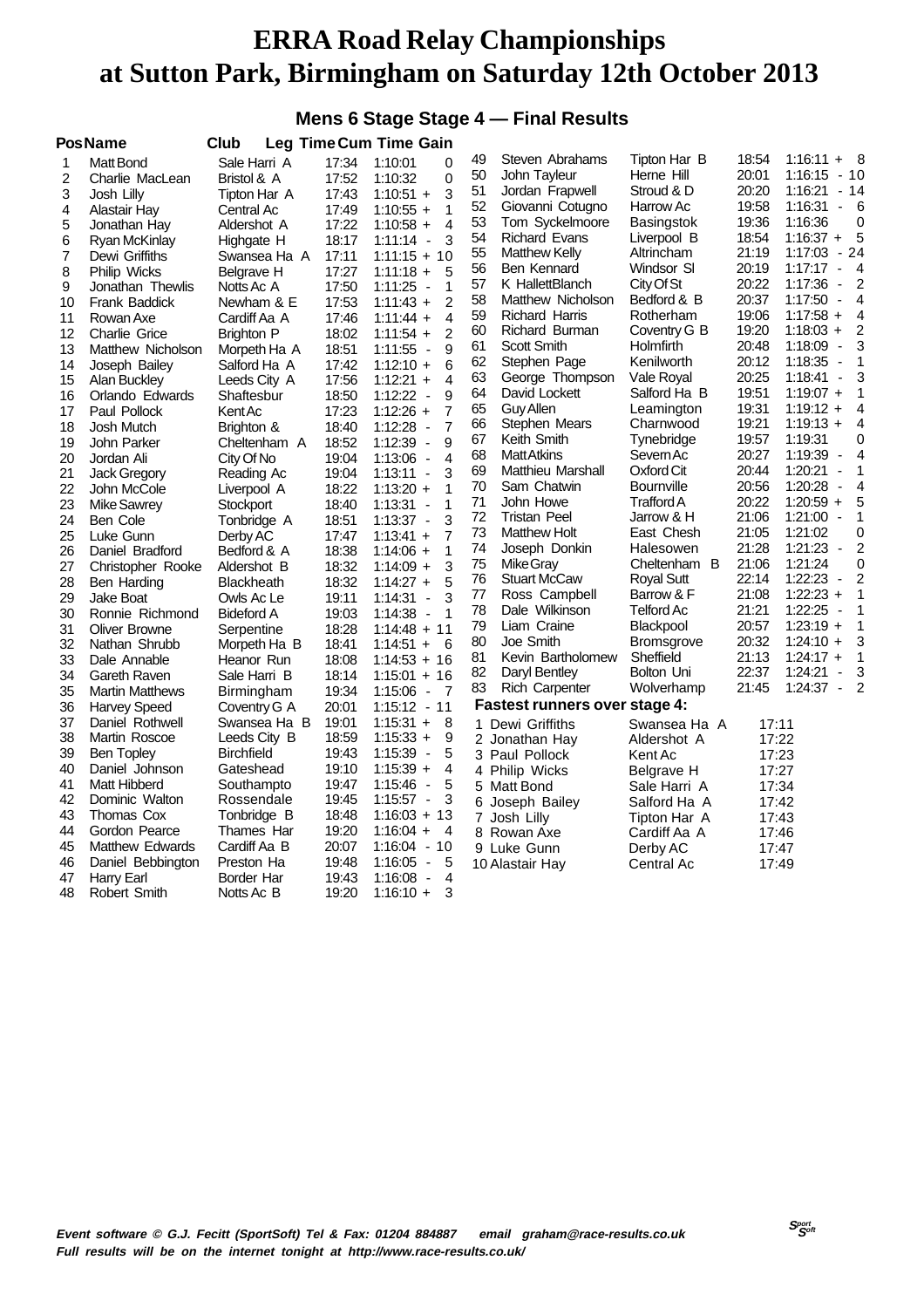### **Mens 6 Stage Stage 5 — Final Results**

|    | <b>PosName</b>            | <b>Club</b>       |       | <b>Leg Time Cum Time Gain</b>       |                |    |                                      |                   |       |                                     |                |
|----|---------------------------|-------------------|-------|-------------------------------------|----------------|----|--------------------------------------|-------------------|-------|-------------------------------------|----------------|
| 1  | Simon Horsfield           | Sale Harri A      | 17:49 | 1:27:50                             | $\Omega$       | 48 | George Thompson                      | Border Har        | 20:13 | 1:36:21<br>$\blacksquare$           | -1             |
| 2  | Mike Aspinall             | Tipton Har A      | 17:51 | $1:28:42 +$                         | 1              | 49 | Alan Wray                            | Harrow Ac         | 19:52 | $1:36:23 +$                         | 3              |
| 3  | John Newsom               | Central Ac        | 18:00 | $1:28:55 +$                         | 1              | 50 | Martin Broderick                     | Basingstok        | 19:56 | $1:36:32 +$                         | 3              |
| 4  | Murray Strain             | Highgate H        | 17:48 | $1:29:02 +$                         | $\overline{2}$ | 51 | <b>Ricky Harvie</b>                  | Windsor SI        | 19:42 | $1:36:59 +$                         | 5              |
| 5  | James Kelly               | Belgrave H        | 17:51 | $1:29:09 +$                         | 3              | 52 | George Robinson                      | Stroud & D        | 20:43 | 1:37:04<br>$\blacksquare$           | 1              |
| 6  | Steven Connor             | Aldershot A       | 18:43 | $1:29:41 -$                         | 1              | 53 | Daniel Walsh                         | Rossendale        | 21:16 | $1:37:13 - 11$                      |                |
| 7  | <b>Stuart Spencer</b>     | Notts Ac A        | 18:17 | $1:29:42 +$                         | $\overline{2}$ | 54 | Christopher Scott                    | Preston Ha        | 21:10 | $1:37:15 - 8$                       |                |
| 8  | <b>Richard Morrell</b>    | Morpeth Ha A      | 17:48 | $1:29:43 +$                         | 5              | 55 | Luke Cotter                          | Rotherham         | 19:21 | $1:37:19 +$                         | 4              |
| 9  | <b>Phillip Matthews</b>   | Swansea Ha A      | 18:29 | $1:29:44 -$                         | $\overline{2}$ | 56 | Josh Lunn                            | Bedford & B       | 19:31 | $1:37:21 +$                         | $\overline{2}$ |
| 10 | <b>Philip Parry</b>       | Bristol & A       | 19:41 | $1:30:13 -$                         | 8              | 57 | David Bratt                          | City Of St        | 19:46 | 1:37:22                             | 0              |
| 11 | leuan Thomas              | Cardiff Aa A      | 18:32 | 1:30:16                             | 0              | 58 | John Clark                           | Thames Har        | 21:31 | $1:37:35 - 14$                      |                |
| 12 | <b>Glen Watts</b>         | Shaftesbur        | 17:57 | $1:30:19 +$                         | 4              | 59 | <b>Jack Villette</b>                 | Coventry G B      | 20:11 | $1:38:14 +$                         | 1              |
| 13 | lan Leitch                | Brighton P        | 18:29 | $1:30:23 -$                         | 1              | 60 | Phillip Gould                        | Kenilworth        | 19:51 | $1:38:26 +$                         | $\overline{2}$ |
| 14 | Carl Smith                | Leeds City A      | 18:06 | $1:30:27 +$                         | 1              | 61 | <b>Tony Carter</b>                   | Tynebridge        | 19:45 | $1:39:16 +$                         | 6              |
| 15 | John Gilbert              | Kent Ac           | 18:07 | $1:30:33 +$                         | $\overline{2}$ | 62 | Tim Doran                            | Charnwood         | 20:18 | $1:39:31 +$                         | 4              |
| 16 | <b>Gary Priestley</b>     | Salford Ha A      | 18:42 | $1:30:52 -$                         | $\overline{2}$ | 63 | Simon Findlay                        | Holmfirth         | 21:29 | 1:39:38 -                           | 2              |
| 17 | Gavin Smith               | Newham & E        | 19:20 | $1:31:03 -$                         | 7              | 64 | Patrick Stradling                    | Vale Royal        | 21:01 | $1:39:42 -$                         | 1              |
| 18 | Josh Bull                 | Derby AC          | 17:42 | $1:31:23 +$                         | $\overline{7}$ | 65 | James Rose                           | Severn Ac         | 20:27 | $1:40:06 +$                         | 3              |
| 19 | Graham Rush               | Cheltenham A      | 18:46 | 1:31:25                             | 0              | 66 | Paul Thompson                        | Bournville        | 19:41 | $1:40:09 +$                         | 4              |
| 20 | Andrew Donno              | Brighton &        | 19:16 | $1:31:44 -$                         | $\overline{2}$ | 67 | Les Newell                           | Oxford Cit        | 19:50 | $1:40:11 +$                         | 2              |
| 21 | <b>T</b> TravisPollar     | Liverpool A       | 18:31 | $1:31:51 +$                         | $\mathbf{1}$   | 68 | A Castile                            | Salford Ha B      | 21:57 | $1:41:04 -$                         | 4              |
| 22 | Ryan Driscoll             | Tonbridge A       | 18:40 | $1:32:17 +$                         | $\overline{2}$ | 69 | Nicolas Hazelwood                    | Halesowen         | 20:12 | $1:41:35 +$                         | 5              |
| 23 | <b>Scott Greeves</b>      | City Of No        | 19:19 | 1:32:25<br>$\overline{\phantom{a}}$ | 3              | 70 | Paulo Backhouse                      | East Chesh        | 21:09 | $1:42:11 +$                         | 3              |
| 24 | <b>Richard Kinnersley</b> | Reading Ac        | 19:16 | $1:32:27 -$                         | 3              | 71 | George Loveday                       | Leamington        | 23:06 | 1:42:18<br>$\overline{\phantom{a}}$ | 6              |
| 25 | Joseph Christopher        | Bedford & A       | 18:43 | $1:32:49 +$                         | 1              | 72 | <b>Bob Atkinson</b>                  | Barrow & F        | 20:00 | $1:42:23 +$                         | 5              |
| 26 | <b>Jack Rowe</b>          | Aldershot B       | 18:44 | $1:32:53 +$                         | 1              | 73 | Andy Gore                            | Cheltenham B      | 21:00 | $1:42:24 +$                         | 2              |
| 27 | Jack Nixon                | Stockport         | 19:28 | $1:32:59 -$                         | $\overline{4}$ | 74 | Jonny Evans                          | Jarrow & H        | 21:26 | 1:42:26<br>$\overline{\phantom{a}}$ | $\overline{c}$ |
| 28 | James Mee                 | Heanor Run        | 18:16 | $1:33:09 +$                         | 5              | 75 | Daniel Ansell                        | Trafford A        | 22:26 | $1:43:25 -$                         | 4              |
| 29 | lan Harding               | Morpeth Ha B      | 18:40 | $1:33:31 +$                         | 3              | 76 | Simon Corker                         | <b>Royal Sutt</b> | 21:31 | 1:43:54                             | 0              |
| 30 | <b>Paul Miles</b>         | Owls Ac Le        | 19:04 | 1:33:35 -                           | 1              | 77 | Sam Garmson                          | Telford Ac        | 21:43 | $1:44:08 +$                         | 1              |
| 31 | Dave Morgan               | Serpentine        | 18:52 | 1:33:40                             | $\Omega$       | 78 | <b>Steve Williams</b>                | <b>Bromsgrove</b> | 21:11 | $1:45:21 +$                         | 2              |
| 32 | Andrew Rayner             | <b>Blackheath</b> | 19:17 | $1:33:44 -$                         | $\overline{4}$ | 79 | David Williamson                     | Blackpool         | 22:10 | 1:45:29                             | 0              |
| 33 | Alistair Smith            | Coventry G A      | 18:50 | $1:34:02 +$                         | 3              | 80 | James Toddington                     | Wolverhamp        | 20:59 | $1:45:36 +$                         | 3              |
| 34 | Andrew Ingle              | <b>Bideford A</b> | 19:38 | $1:34:16 -$                         | $\overline{4}$ | 81 | Jason Chow                           | Sheffield         | 21:54 | 1:46:11                             | 0              |
| 35 | James Wignall             | Sale Harri B      | 19:24 | $1:34:25 -$                         | 1              | 82 | <b>Andrew Parker</b>                 | Bolton Uni        | 22:08 | 1:46:29                             | 0              |
| 36 | <b>Michael Salter</b>     | Leeds City B      | 18:56 | $1:34:29 +$                         | $\overline{2}$ |    | <b>Fastest runners over stage 5:</b> |                   |       |                                     |                |
| 37 | C Ashford                 | Birmingham        | 19:34 | $1:34:40 -$                         | 2              |    | 1 Josh Bull                          | Derby AC          | 17:42 |                                     |                |
| 38 | <b>Tom Marley</b>         | Cardiff Aa B      | 19:01 | $1:35:05 +$                         | 7              |    | 2 Murray Strain                      | Highgate H        | 17:48 |                                     |                |
| 39 | James West                | Tonbridge B       | 19:04 | $1:35:07 +$                         | $\overline{4}$ |    | 3 Richard Morrell                    | Morpeth Ha A      | 17:48 |                                     |                |
| 40 | Paul Tobin                | Swansea Ha B      | 19:39 | $1:35:10 -$                         | 3              |    | 4 Simon Horsfield                    | Sale Harri A      | 17:49 |                                     |                |
| 41 | Tom Collins               | Notts Ac B        | 19:11 | $1:35:21 +$                         | 7              |    | 5 James Kelly                        | Belgrave H        | 17:51 |                                     |                |
| 42 | Luke Vine                 | Tipton Har B      | 19:13 | $1:35:24 +$                         | 7              |    | 6 Mike Aspinall                      | Tipton Har A      | 17:51 |                                     |                |
| 43 | Jeff Cunningham           | Herne Hill        | 19:24 | $1:35:39 +$                         | 7              |    | 7 Glen Watts                         | Shaftesbur        | 17:57 |                                     |                |
| 44 | Greg Chambers             | Gateshead         | 20:01 | $1:35:40 -$                         | 4              |    | 8 John Newsom                        | Central Ac        | 18:00 |                                     |                |
| 45 | <b>Ben Griffiths</b>      | Birchfield        | 20:11 | 1:35:50<br>$\overline{\phantom{a}}$ | 6              |    | 9 Carl Smith                         | Leeds City A      | 18:06 |                                     |                |
| 46 | Martin Johnson            | Southampto        | 20:05 | 1:35:51<br>$\overline{\phantom{a}}$ | 5              |    | 10 John Gilbert                      | Kent Ac           | 18:07 |                                     |                |
| 47 | Daniel Jarvis             | Liverpool B       | 19:24 | $1:36:01 +$                         | $\overline{7}$ |    |                                      |                   |       |                                     |                |
|    |                           |                   |       |                                     |                |    |                                      |                   |       |                                     |                |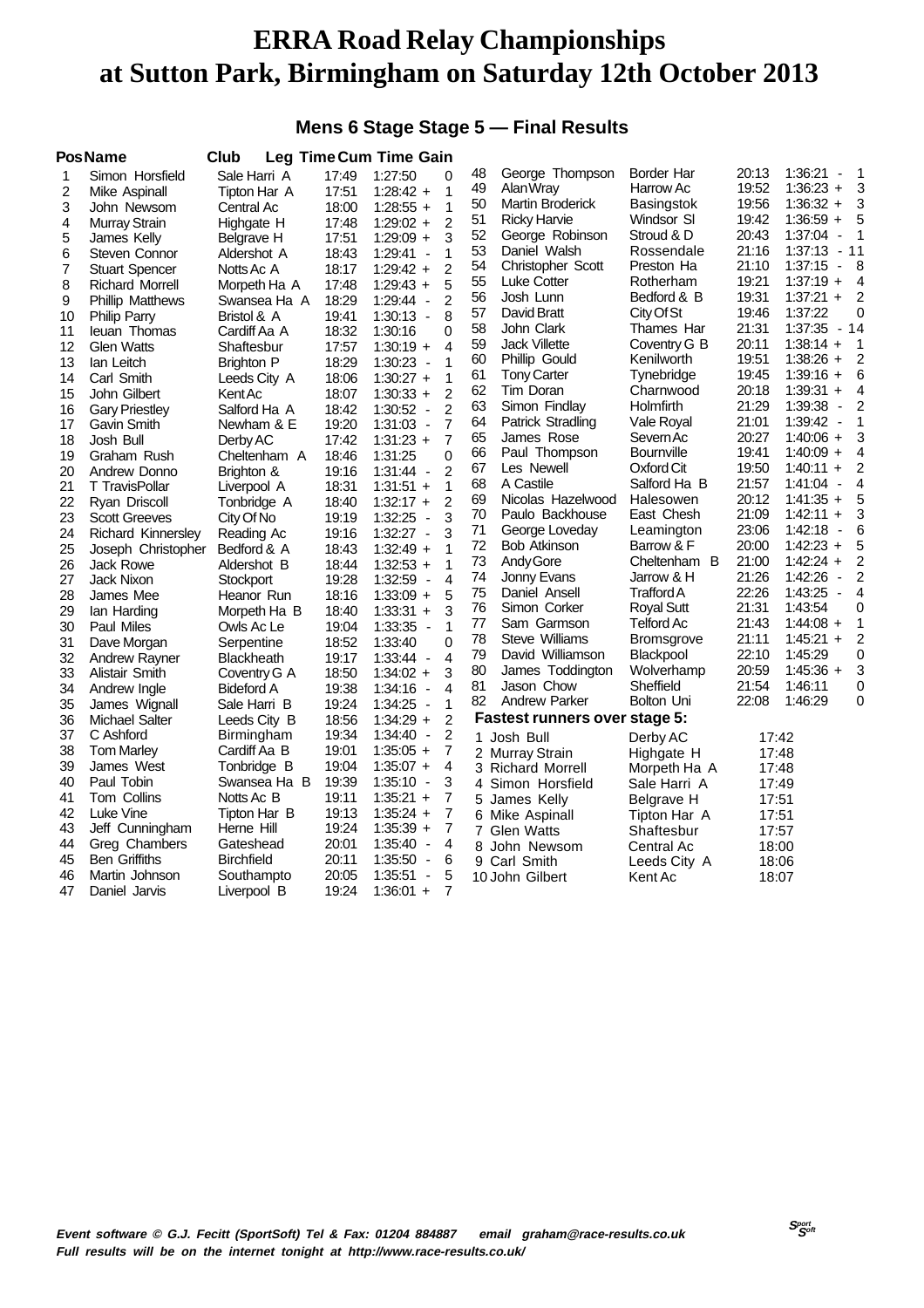### **Mens 6 Stage Stage 6 — Final Results**

|    | <b>PosName</b>                | Club              |       | <b>Leg Time Cum Time Gain</b>       |                |     |                                  |                   |                           |                   |   |
|----|-------------------------------|-------------------|-------|-------------------------------------|----------------|-----|----------------------------------|-------------------|---------------------------|-------------------|---|
| 1  | James Bailey                  | Sale Harri A      | 18:06 | 1:45:56                             | 0              | 53  | <b>Timothy Orr</b>               | Border Har        | 20:46                     | 1:57:07 -         | 5 |
| 2  | Nicholas Goolab               | Belgrave H        | 17:15 | $1:46:24 +$                         | 3              | 54  | <b>Christopher Riley</b>         | Bedford & B       | 19:51                     | $1:57:12 +$       | 2 |
| 3  | Ben Gamble                    | Tipton Har A      | 18:16 | 1:46:58 -                           | 1              | 55  | Thomas Hendricken City Of St     |                   | 20:18                     | $1:57:40 +$       | 2 |
| 4  | lan Hudspith                  | Morpeth Ha A      | 17:40 | $1:47:23 +$                         | 4              | 56  | <b>Richard Simkiss</b>           | Kenilworth        | 19:29                     | $1:57:55 +$       | 4 |
| 5  | Michael Wright                | Central Ac        | 18:36 | 1:47:31 -                           | 2              | 57  | Philip Bolton                    | Rossendale        | 20:43                     | 1:57:56<br>$\sim$ | 4 |
| 6  | Benjamin Noad                 | Highgate H        | 18:33 | 1:47:35 -                           | 2              | 58  | Harry Lupton                     | Charnwood         | 18:27                     | $1:57:58 +$       | 4 |
| 7  | Joe Morwood                   | Aldershot A       | 18:09 | $1:47:50 -$                         | 1              | 59  | Marc Fenwick                     | Tynebridge        | 19:17                     | $1:58:33 +$       | 2 |
| 8  | C Warburton                   | Notts Ac A        | 18:30 | $1:48:12 -$                         | 1              | 60  | James Parrott                    | Coventry G B      | 20:35                     | $1:58:49 -$       | 1 |
| 9  | Tom Merson                    | Bristol & A       | 18:05 | $1:48:18 +$                         | 1              | 61  | Jerry Watson                     | Thames Har        | 21:45                     | 1:59:20<br>$\sim$ | 3 |
| 10 | Simon Deakin                  | Leeds City A      | 17:51 | $1:48:18 +$                         | 4              | 62  | Aaron Burgess                    | Oxford Cit        | 20:02                     | $2:00:13 +$       | 5 |
| 11 | <b>Guy Smith</b>              | Swansea Ha A      | 18:42 | 1:48:26 -                           | 2              | 63  | Glyn Billington                  | Salford Ha B      | 19:54                     | $2:00:58 +$       | 5 |
| 12 | James Thie                    | Cardiff Aa A      | 18:22 | 1:48:38 -                           | 1              | 64  | Steven Caldwell                  | Vale Royal        | 21:27                     | 2:01:09           | 0 |
| 13 | Dan Watts                     | Shaftesbur        | 18:29 | $1:48:48$ -                         | 1              | 65  | Andy Burn                        | Jarrow & H        | 18:47                     | $2:01:13 +$       | 9 |
| 14 | Owen Hind                     | Kent Ac           | 18:36 | $1:49:09 +$                         | 1              | 66  | <b>Philip Hewitt</b>             | Holmfirth         | 21:42                     | $2:01:20 -$       | 3 |
| 15 | Max Pickard                   | <b>Brighton P</b> | 18:54 | $1:49:17 -$                         | 2              | 67  | David Kesterton                  | Halesowen         | 20:23                     | $2:01:58 +$       | 2 |
| 16 | Tom Cornthwaite               | Salford Ha A      | 18:58 | 1:49:50                             | 0              | 68  | Roger Mullins                    | Cheltenham B      | 20:00                     | $2:02:24 +$       | 5 |
| 17 | Steve Hepples                 | Newham & E        | 19:10 | 1:50:13                             | 0              | 69  | <b>Bradlee Todd</b>              | <b>Bournville</b> | 22:27                     | 2:02:36<br>$\sim$ | 3 |
| 18 | Andrew VanKints               | Cheltenham A      | 18:55 | $1:50:20 +$                         | 1              | 70  | Dave Lander                      | Severn Ac         | 22:36                     | $2:02:42 -$       | 5 |
| 19 | Callum Chambers               | Derby AC          | 19:23 | $1:50:46 -$                         | 1              | 71  | lan Salisbury                    | TraffordA         | 20:04                     | $2:03:29 +$       | 4 |
| 20 | <b>Ricky Challinor</b>        | Liverpool A       | 19:00 | $1:50:51 +$                         | 1              | 72  | Liam Brown                       | East Chesh        | 21:19                     | 2:03:30<br>$\sim$ | 2 |
| 21 | Sean Connolly                 | Stockport         | 17:53 | $1:50:52 +$                         | 6              | 73  | <b>Patrick Miller</b>            | Barrow & F        | 21:32                     | 2:03:55<br>$\sim$ | 1 |
| 22 | lan CroweWright               | Brighton &        | 19:14 | 1:50:58<br>$\overline{\phantom{a}}$ | 2              | 74  | Eoin O'Flynn                     | Leamington        | 22:04                     | $2:04:22 -$       | 3 |
| 23 | R Farnham-Rose                | Tonbridge A       | 18:45 | $1:51:02 -$                         | 1              | 75  | <b>Ashley Slater</b>             | <b>Telford Ac</b> | 21:46                     | $2:05:54 +$       | 2 |
| 24 | Nicholas Torry                | Serpentine        | 17:24 | $1:51:04 +$                         | 7              | 76  | Paul Davey                       | <b>Royal Sutt</b> | 22:14                     | 2:06:08           | 0 |
| 25 | Luke Humphreys                | Bedford & A       | 18:24 | 1:51:13                             | $\Omega$       | 77  | <b>Ashley Ross</b>               | <b>Bromsgrove</b> | 21:11                     | $2:06:32 +$       | 1 |
| 26 | Jack Wyllie                   | Aldershot B       | 18:36 | 1:51:29                             | 0              | 78  | Paul Thacker                     | Wolverhamp        | 21:11                     | $2:06:47 +$       | 2 |
| 27 | C Rainsford                   | Heanor Run        | 18:26 | $1:51:35 +$                         | 1              | 79  | Chris Ireland                    | Sheffield         | 21:10                     | $2:07:21 +$       | 2 |
| 28 | <b>Ben Priddle</b>            | Reading Ac        | 19:17 | 1:51:44<br>$\overline{\phantom{a}}$ | 4              | 80  | <b>Stewart Brierley</b>          | Bolton Uni        | 23:20                     | $2:09:49 +$       | 2 |
| 29 | Eddie Highton                 | Owls Ac Le        | 18:31 | $1:52:06 +$                         | 1              |     | Fastest runners over stage 6:    |                   |                           |                   |   |
| 30 | Adam Varvel                   | City Of No        | 19:50 | $1:52:15 -$                         | 7              |     | 1 Nicholas Goolab                | Belgrave H        | 17:15                     |                   |   |
| 31 | <b>Karl Taylor</b>            | Morpeth Ha B      | 19:14 | $1:52:45 -$                         | 2              |     | 2 Nicholas Torry                 | Serpentine        | 17:24                     |                   |   |
| 32 | Daniel Clarke                 | Coventry G A      | 18:44 | $1:52:46 +$                         | 1              |     | 3 Ian Hudspith                   | Morpeth Ha A      | 17:40                     |                   |   |
| 33 | <b>Peter Tucker</b>           | <b>Blackheath</b> | 19:06 | $1:52:50 -$                         | 1              |     | 4 Simon Deakin                   | Leeds City A      | 17:51                     |                   |   |
| 34 | Thomas Edwards                | Leeds City B      | 19:19 | $1:53:48 +$                         | 2              |     | 5 Sean Connolly                  | Stockport         | 17:53                     |                   |   |
| 35 | Keith Shapland                | <b>Bideford A</b> | 19:40 | 1:53:56 -                           | 1              |     | 6 Tom Merson                     | Bristol & A       | 18:05                     |                   |   |
| 36 | <b>Tim Carter</b>             | Birmingham        | 19:18 | $1:53:58 +$                         | 1              |     | 7 James Bailey                   | Sale Harri A      | 18:06                     |                   |   |
| 37 | Matt Blunden                  | Notts Ac B        | 18:44 | $1:54:05 +$                         | 4              |     | 8 Joe Morwood                    | Aldershot A       | 18:09                     |                   |   |
| 38 | Cameron Knapp                 | Tonbridge B       | 19:23 | $1:54:30 +$                         | 1              |     | 9 Ben Gamble                     | Tipton Har A      | 18:16                     |                   |   |
| 39 | Jonathan Henderson Herne Hill |                   | 19:07 | $1:54:46 +$                         | 4              |     | 10 Tom Russell                   | Stroud & D        | 18:16                     |                   |   |
| 40 | Tom Holden                    | Tipton Har B      | 19:27 | $1:54:51 +$                         | 2              |     |                                  |                   |                           |                   |   |
| 41 | Tom Muddiman                  | Southampto        | 19:02 | $1:54:53 +$                         | 5              |     | astest of all legs - Provisional |                   |                           |                   |   |
| 42 | Chris Middleton               | Sale Harri B      | 20:39 | $1:55:04 -$                         | 7              | 1   | Ryan McLeod                      | <b>Tipton Har</b> | A                         | 16:55             |   |
| 43 | <b>Matthew Carey</b>          | Harrow Ac         | 18:43 | $1:55:06 +$                         | 6              | 2   | Jonathan Davies                  | Reading Ac        |                           | 17:06             |   |
| 44 | Tom Russell                   | Stroud & D        | 18:16 | $1:55:20 +$                         |                | 3   | Dewi Griffiths                   | Swansea Ha        | $\boldsymbol{\mathsf{A}}$ | 17:11             |   |
| 45 | Connor Davies                 | Swansea Ha B      | 20:11 | 1:55:21<br>$\sim$                   | 5              | 4   | Nicholas Goolab                  | Belgrave H        |                           | 17:15             |   |
| 46 | Owen Haswell                  | Cardiff Aa B      | 20:52 | $1:55:57 -$                         | 8              | 5   | William Gray                     | Brighton &        |                           | 17:17             |   |
| 47 | Sam Brand                     | Gateshead         | 20:28 | $1:56:08 -$                         | 3              | 6   | Stephen Mitchell                 | Bristol &         | A                         | 17:18             |   |
| 48 | Theo Blundell                 | <b>Birchfield</b> | 20:23 | 1:56:13 -                           | 3              | 7   | <b>Richard Weir</b>              | Derby AC          |                           | 17:19             |   |
| 49 | Nzimah Akpan                  | Liverpool B       | 20:13 | $1:56:14 -$                         | $\overline{2}$ | 8   | Danny Russell                    | Highgate H        |                           | 17:21             |   |
| 50 | Aidan Johnson                 | Rotherham         | 19:01 | $1:56:20 +$                         | 5              | 9   | Jonathan Hay                     | Aldershot         | A                         | 17:22             |   |
| 51 | Rory GrahamWatson Windsor SI  |                   | 19:57 | 1:56:56                             | 0              | $=$ | <b>Ben Tickner</b>               | <b>Brighton P</b> |                           | 17:22             |   |
| 52 | Peter Watkeys                 | Basingstok        | 20:29 | $1:57:01 -$                         | $\overline{2}$ |     |                                  |                   |                           |                   |   |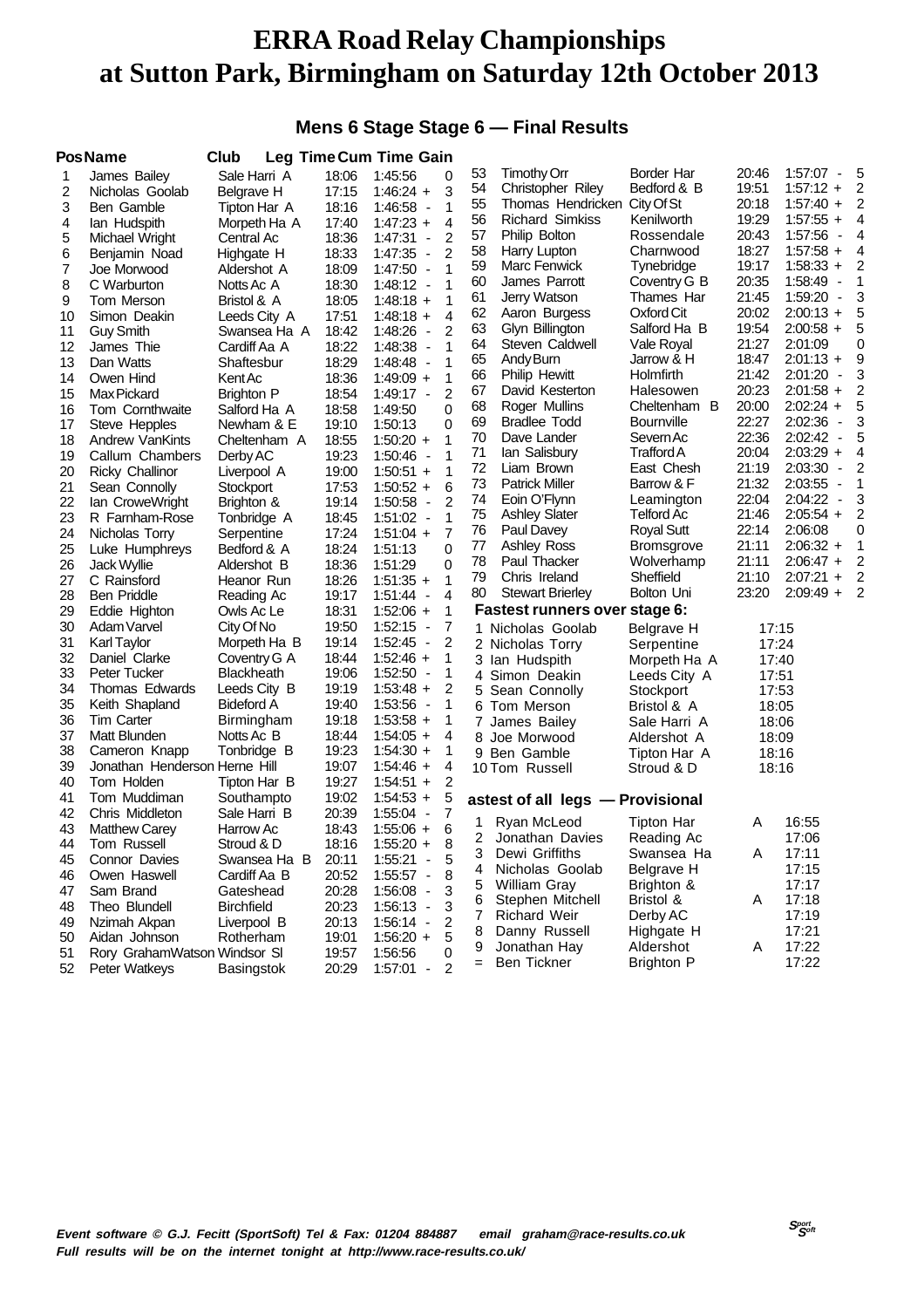### **Mens 6 Stage — Team Results — Final (nn) is team position after the appropriate stage.**

|    | <b>Sale Harriers Manchester</b><br>1         |      |                       |                | $'A'$ 1:45:56                                                                                    |             |                | 15 | Salford Harriers & AC                   |      |                              |                | $'A'$ 1:49:50                          |                                |                |
|----|----------------------------------------------|------|-----------------------|----------------|--------------------------------------------------------------------------------------------------|-------------|----------------|----|-----------------------------------------|------|------------------------------|----------------|----------------------------------------|--------------------------------|----------------|
|    | 1 Niall Brooks                               | (7)  | 17:26                 | 2              | <b>Charlie Hulson</b>                                                                            | (3)         | 17:37          |    | 1 Stuart Robinson                       |      | $(25)$ 17:58                 | 2              | CarlHardman                            | (23)                           | 18:06          |
|    | 3 Anthony Ford                               | (1)  | 17:24                 | 4              | <b>MattBond</b>                                                                                  | (1)         | 17:34          |    | 3 Benjamin Riddell                      | (20) | 18:24                        | 4              | Joseph Bailey                          | (14)                           | 17:42          |
| 5. | SimonHorsfield                               | (1)  | 17:49                 | 6              | <b>JamesBailey</b>                                                                               | (1)         | 18:06          | 5  | <b>Gary Priestley</b>                   | (16) | 18:42                        | 6              | <b>TomCornthwaite</b>                  | (16)                           | 18:58          |
|    | <b>Belgrave Harriers</b><br>2                |      |                       |                |                                                                                                  | 1:46:24     |                | 16 | Newham & Essex Beagles AC               |      |                              |                |                                        | 1:50:13                        |                |
| 1  | <b>StephenDavies</b>                         |      | $(35)$ 18:12          | 2              | Craig Ruddy                                                                                      | (21)        | 17:50          |    | 1 Rory Chesser                          |      | $(14)$ 17:46                 | 2              | DaveMitchinson                         | (17)                           | 18:07          |
|    | 3 PaskarOwor                                 | (13) | 17:49                 | 4              | <b>Philip Wicks</b>                                                                              | (8)         | 17:27          |    | 3 Kevin Skinner                         |      | $(12)$ 17:57                 | 4              | <b>FrankBaddick</b>                    | (10)                           | 17:53          |
|    | 5 JamesKelly                                 | (5)  | 17:51                 | 6              | Nicholas Goolab                                                                                  | (2)         | 17:15          |    | 5 Gavin Smith                           | (17) | 19:20                        | 6              | <b>SteveHepples</b>                    | (17)                           | 19:10          |
|    |                                              |      |                       |                |                                                                                                  |             |                |    |                                         |      |                              |                |                                        |                                |                |
|    | <b>Tipton Harriers</b><br>3                  |      |                       |                | $\mathbf{A}$ ,                                                                                   | 1:46:58     |                | 17 | <b>Cheltenham And County Harriers</b>   |      |                              |                | $\mathbf{A}$                           | 1:50:20                        |                |
| 1  | <b>lanWilliams</b>                           | (26) | 17:59                 | 2              | <b>Richard Kay</b>                                                                               | (24)        | 18:14          |    | 1 DaveRoper                             | (27) | 18:00                        | 2              | <b>RhysPark</b>                        | (20)                           | 17:58          |
|    | 3 RyanMcLeod                                 | (6)  | 16:55                 | $\overline{4}$ | <b>Josh Lilly</b>                                                                                | (3)         | 17:43          |    | 3 James Brewer                          | (10) | 17:49                        | 4              | John Parker                            | (19)                           | 18:52          |
|    | 5 Mike Aspinall                              | (2)  | 17:51                 | 6              | <b>BenGamble</b>                                                                                 | (3)         | 18:16          |    | 5 Graham Rush                           | (19) | 18:46                        | 6              | <b>Andrew VanKints</b>                 | (18)                           | 18:55          |
|    | Morpeth Harriers & AC<br>4                   |      |                       |                | $'A'$ 1:47:23                                                                                    |             |                | 18 | Derby Athletic Club                     |      |                              |                |                                        | 1:50:46                        |                |
|    | 1 Nicholas Swinburn (11)                     |      | 17:29                 | 2              | Ryan Stephenson                                                                                  | (12)        | 18:06          |    | 1 Alex Pilcher                          | (43) | 18:28                        | 2              | <b>RichardWeir</b>                     | (14)                           | 17:19          |
| 3  | Jonathan Taylor                              | (4)  | 17:29                 | 4              | Matthew Nicholson (13)                                                                           |             | 18:51          |    | 3 DominicChambers                       | (32) | 20:07                        | 4              | LukeGunn                               | (25)                           | 17:47          |
|    | 5 RichardMorrell                             | (8)  | 17:48                 | 6              | lan Hudspith                                                                                     | (4)         | 17:40          |    | 5 Josh Bull                             | (18) | 17:42                        | 6              | <b>CallumChambers</b>                  | (19)                           | 19:23          |
|    |                                              |      |                       |                |                                                                                                  |             |                |    |                                         |      |                              |                |                                        |                                |                |
|    | <b>Central AC</b><br>5                       |      |                       |                |                                                                                                  | 1:47:31     |                | 19 | Liverpool Harriers & AC                 |      |                              |                | $\cdot_A$                              | 1:50:51                        |                |
|    | 1 Andrew Butchart                            | (6)  | 17:25                 | 2              | Robert Russell                                                                                   | (1)         | 17:27          |    | 1 John Ashcroft                         |      | $(17)$ 17:51                 | 2              | <b>Matthew Shirling</b>                | (22)                           | 18:12          |
| 3  | Ross Houston                                 | (5)  | 18:14                 | 4              | Alastair Hay                                                                                     | (4)         | 17:49          | 3  | <b>Ben Russell</b>                      | (23) | 18:55                        | 4              | <b>JohnMcCole</b>                      | (22)                           | 18:22          |
|    | 5 John Newsom                                | (3)  | 18:00                 | 6              | MichaelWright                                                                                    | (5)         | 18:36          |    | 5 TTravisPollar                         | (21) | 18:31                        | 6              | <b>Ricky Challinor</b>                 | (20)                           | 19:00          |
|    | <b>Highgate Harriers</b><br>6                |      |                       |                |                                                                                                  | 1:47:35     |                | 20 | Stockport Harriers & AC                 |      |                              |                |                                        | 1:50:52                        |                |
|    | 1 Danny Russell                              | (3)  | 17:21                 | $\overline{2}$ | Audun Nordtveit                                                                                  | (5)         | 17:49          |    | 1 AlexO'Gorman                          |      | $(12)$ 17:32                 | 2              | <b>JackMartin</b>                      | (7)                            | 17:50          |
|    | 3 ShaunDixon                                 | (3)  | 17:47                 | 4              | <b>RyanMcKinlay</b>                                                                              | (6)         | 18:17          |    | 3 Andrew Nixon                          | (22) | 19:29                        | 4              | Mike Sawrey                            | (23)                           | 18:40          |
|    | 5 Murray Strain                              | (4)  | 17:48                 | 6              | <b>BenjaminNoad</b>                                                                              | (6)         | 18:33          | 5  | <b>JackNixon</b>                        | (27) | 19:28                        | 6              | Sean Connolly                          | (21)                           | 17:53          |
|    |                                              |      |                       |                |                                                                                                  |             |                |    |                                         |      |                              |                |                                        |                                |                |
|    | <b>Aldershot Farnham &amp; District</b><br>7 |      |                       |                | $A'$ 1:47:50                                                                                     |             |                | 21 | Brighton & Hove AC                      |      |                              |                |                                        | 1:50:58                        |                |
| 1. | Joshua Grace                                 | (5)  | 17:24                 | 2              | <b>Neil Phillips</b>                                                                             | (15)        | 18:25          |    | 1 William Gray                          | (1)  | 17:17                        | 2              | <b>Kevin Rojas</b>                     | (8)                            | 18:06          |
|    | 3 IanBailey                                  | (9)  | 17:47                 | 4              | Jonathan Hay                                                                                     | (5)         | 17:22          |    | 3 Howard Bristow                        | (11) | 18:25                        | 4              | Josh Mutch                             | (18)                           | 18:40          |
|    | 5 StevenConnor                               | (6)  | 18:43                 | 6              | Joe Morwood                                                                                      | (7)         | 18:09          |    | 5 Andrew Donno                          | (20) | 19:16                        | 6              | lan Crowe Wright                       | (22)                           | 19:14          |
|    | 8<br><b>Notts AC</b>                         |      |                       |                | $'A'$ 1:48:12                                                                                    |             |                | 22 | TonbridgeAC                             |      |                              |                | $'A'$ 1:51:02                          |                                |                |
|    | 1 Alastair Watson                            |      | $(10)$ 17:29          | 2              | SamuelMitchell                                                                                   | (4)         | 17:39          |    | 1 Andrew Combs                          | (15) | 17:47                        | 2              | Daniel Bradley                         | (26)                           | 18:34          |
|    | 3 TimHartley                                 | (8)  | 18:27                 | 4              | Jonathan Thewlis                                                                                 | (9)         | 17:50          |    | 3 Steven Fennell                        | (21) | 18:25                        | 4              | <b>BenCole</b>                         | (24)                           | 18:51          |
|    | 5 Stuart Spencer                             | (7)  | 18:17                 | 6              | CWarburton                                                                                       | (8)         | 18:30          |    | 5 Ryan Driscoll                         | (22) | 18:40                        | 6              | RFamham-Rose                           | (23)                           | 18:45          |
|    |                                              |      |                       |                |                                                                                                  |             |                |    |                                         |      |                              |                |                                        |                                |                |
|    | Bristol & West Ac (Est. 1882)<br>9           |      |                       |                | $'A'$ 1:48:18                                                                                    |             |                | 23 | Serpentine RC                           |      |                              |                |                                        | 1:51:04                        |                |
|    | 1 Stephen Mitchell                           | (2)  | 17:18                 | 2              | Owain Jones                                                                                      | (6)         | 17:53          |    | 1 Richard Phillips                      | (44) | 18:29                        | 2              | <b>WillGreen</b>                       | (36)                           | 18:33          |
|    | 3 PhilipWylie                                | (2)  | 17:29                 | 4              | <b>CharlieMacLean</b>                                                                            | (2)         | 17:52          | 3  | NBarberisNegra                          | (42) | 19:18                        | 4              | Oliver Browne                          | (31)                           | 18:28          |
|    | 5 Philip Parry                               |      | $(10)$ 19:41          | 6              | <b>TomMerson</b>                                                                                 | (9)         | 18:05          |    | 5 DaveMorgan                            | (31) | 18:52                        | 6              | Nicholas Torry                         | (24)                           | 17:24          |
|    | 10 Leeds City Athletic Club                  |      |                       |                | $'A'$ 1:48:18                                                                                    |             |                |    | 24 Bedford & County AC                  |      |                              |                | $'A'$ 1:51:13                          |                                |                |
| 1. | JonWills                                     |      | $(30)$ 18:05          | $\overline{a}$ | LukeCragg                                                                                        | (16)        | 17:45          |    | 1 Steven Naylor                         |      | $(22)$ 17:55                 | 2              | John Eves                              | (28)                           | 18:36          |
| 3  | Danny Davies                                 |      | $(19)$ 18:35          | 4              | Alan Buckley                                                                                     | (15)        | 17:56          |    | 3 WilliamMacKay                         | (27) | 18:57                        | 4              | Daniel Bradford                        | (26)                           | 18:38          |
|    | 5 CarlSmith                                  |      | $(14)$ 18:06          | 6              | <b>SimonDeakin</b>                                                                               | (10)        | 17:51          |    | 5 Joseph Christopher (25)               |      | 18:43                        | 6              | <b>LukeHumphreys</b>                   | (25)                           | 18:24          |
|    |                                              |      |                       |                |                                                                                                  |             |                |    |                                         |      |                              |                |                                        |                                |                |
|    | 11<br><b>Swansea Harriers</b>                |      |                       |                | $\mathbf{A}$                                                                                     | 1:48:26     |                | 25 | <b>Aldershot Farnham &amp; District</b> |      |                              |                | $\mathbf{B}^*$                         | 1:51:29                        |                |
|    | 1 Joshua Griffiths                           |      | $(20)$ 17:53          | 2              | <b>MarcHobbs</b>                                                                                 | (13)        | 17:44          |    | 1 Charlie Critchley                     |      | $(59)$ 18:57                 | 2              | SamEglen                               | (44)                           | 18:17          |
|    | 3 Matthew Evans<br>5 PhillipMatthews         |      | $(17)$ 18:27<br>18:29 | 4<br>6         | Dewi Griffiths<br><b>GuySmith</b>                                                                | (7)<br>(11) | 17:11<br>18:42 |    | 3 Tobias Smith<br>5 Jack Rowe           |      | $(30)$ 18:23<br>$(26)$ 18:44 | 4<br>6         | Christopher Rooke<br><b>JackWyllie</b> | (27)                           | 18:32<br>18:36 |
|    |                                              | (9)  |                       |                |                                                                                                  |             |                |    |                                         |      |                              |                |                                        | (26)                           |                |
|    | <b>Shaftesbury Barnet Harriers</b><br>12     |      |                       |                |                                                                                                  | 1:48:48     |                | 26 | <b>Heanor Running Club</b>              |      |                              |                |                                        | 1:51:35                        |                |
|    | 1 Kojo Kyereme                               |      | $(16)$ 17:48          | $\overline{2}$ | NiallFleming                                                                                     | (9)         | 17:37          |    | 1 StuartKing                            |      | $(34)$ 18:11                 | 2              | <b>MarkPowell</b>                      | (34)                           | 18:42          |
|    | 3 Anthony Whiteman (7)                       |      | 18:07                 | 4              | Orlando Edwards                                                                                  | (16)        | 18:50          |    | 3 BenO'Connell                          |      | $(49)$ 19:52                 | 4              | Dale Annable                           | (33)                           | 18:08          |
|    | 5 GlenWatts                                  |      | $(12)$ 17:57          | 6              | Dan Watts                                                                                        | (13)        | 18:29          |    | 5 JamesMee                              |      | (28) 18:16                   | 6              | CRainsford                             | (27)                           | 18:26          |
|    |                                              |      |                       |                |                                                                                                  |             |                |    |                                         |      |                              |                |                                        |                                |                |
|    | KentAC<br>13                                 |      |                       |                |                                                                                                  | 1:49:09     |                | 27 | <b>Reading AC</b>                       |      |                              |                |                                        | 1:51:44                        |                |
|    | 1 Andrew Agnew                               |      | $(45)$ 18:29          | 2              | <b>RussellBentley</b>                                                                            | (27)        | 17:54          |    | 1 DanielThorne                          |      | $(39)$ 18:25                 | 2              | Jonathan Davies                        | (11)                           | 17:06          |
|    | 3 ChrisGreenwood                             |      | $(24)$ 18:40          | 4              | <b>PaulPollock</b>                                                                               | (17)        | 17:23          |    | 3 Jonathan Roberts                      |      | $(18)$ 18:36                 | $\overline{4}$ | Jack Gregory                           | (21)                           | 19:04          |
|    | 5 John Gilbert                               |      | $(15)$ 18:07          | 6              | Owen Hind                                                                                        | (14)        | 18:36          |    | 5 RichardKinnersley (24)                |      | 19:16                        | 6              | <b>BenPriddle</b>                      | (28)                           | 19:17          |
|    | <b>Brighton Phoenix</b><br>14                |      |                       |                |                                                                                                  | 1:49:17     |                | 28 | <b>Owls Ac Leicester</b>                |      |                              |                |                                        | 1:52:06                        |                |
|    | 1 Ben Tickner                                | (4)  | 17:22                 | 2              | <b>JonPepper</b>                                                                                 | (2)         | 17:38          |    | 1 DanielHallam                          |      | $(50)$ 18:33                 | 2              | <b>JoshNorman</b>                      | (31)                           | 18:12          |
|    | 3 Robbie Fitzgibbon                          |      | $(14)$ 18:52          | 4              | <b>Charlie Grice</b>                                                                             | (12)        | 18:02          |    | 3 TomMahon                              |      | $(26)$ 18:35                 | 4              | <b>JakeBoat</b>                        | (29)                           | 19:11          |
|    | 5 IanLeitch                                  |      | $(13)$ 18:29          | 6              | <b>MaxPickard</b>                                                                                | (15)        | 18:54          |    | 5 PaulMiles                             |      | $(30)$ 19:04                 | 6              | <b>EddieHighton</b>                    | (29)                           | 18:31          |
|    |                                              |      |                       |                | Event software © G J Fecitt (SportSoft) Tel & Fax: 01204 884887 - email graham@race-results couk |             |                |    |                                         |      |                              |                |                                        | $S_{\mathcal{S}^{opt}}^{port}$ |                |
|    |                                              |      |                       |                |                                                                                                  |             |                |    |                                         |      |                              |                |                                        |                                |                |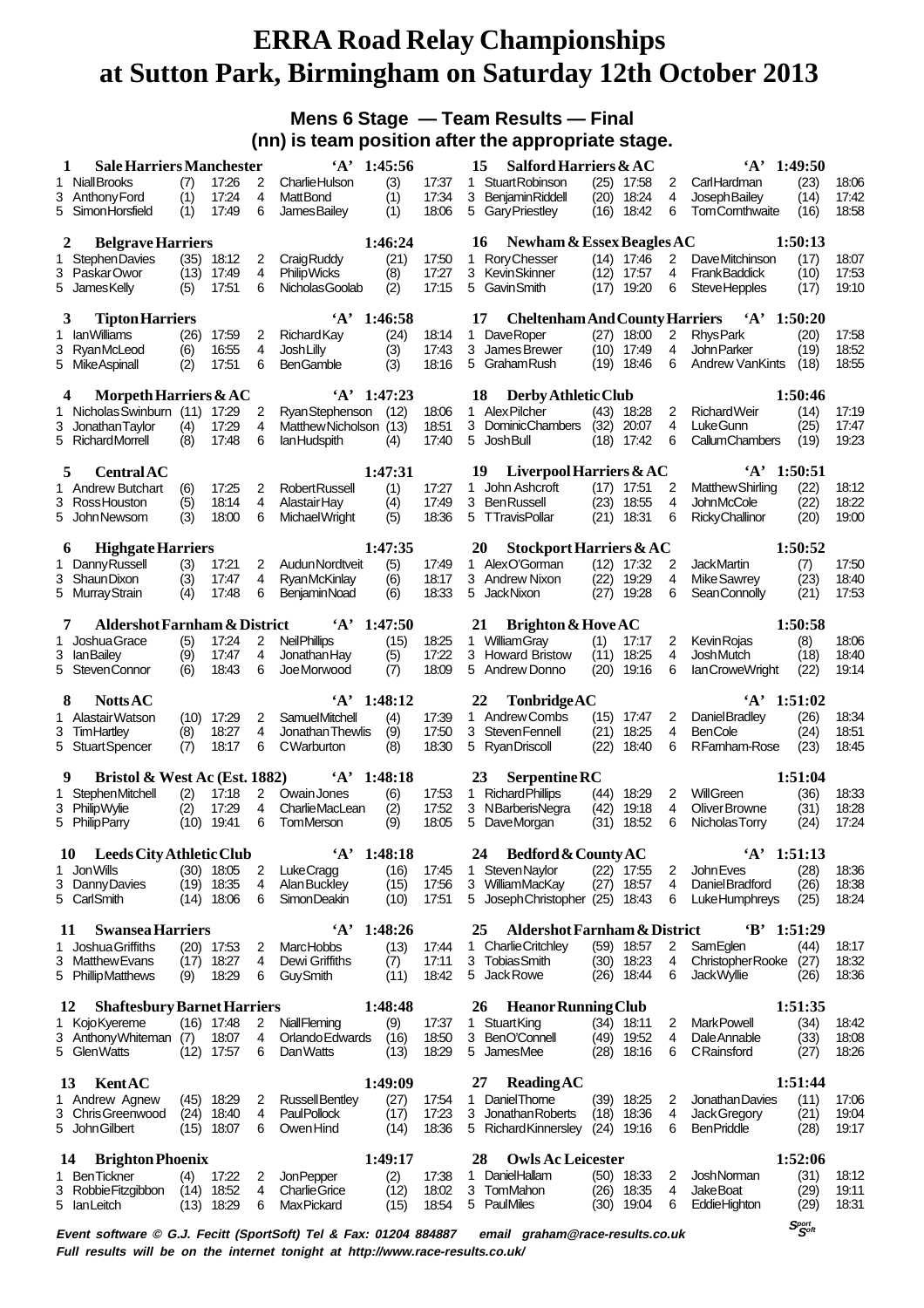| 29<br>1 AlexDunbar<br>3<br>TomHook                  | <b>City Of Norwich AC</b><br>(23)<br>(16) | 17:56<br>18:08             | 2<br>4         | Piers Arnold<br>Jordan Ali                   | 1:52:15<br>(18)<br>(20) | 17:58<br>19:04 | <b>Stroud &amp; District AC</b><br>43<br>Robert Galt<br>1<br>3<br><b>BrettHalliwell</b> | (19)<br>17:52<br>(37)<br>18:58 | 2<br>4 | <b>Matthew Withev</b><br>Jordan Frapwell           | 1:55:20<br>(37)<br>(51) | 19:11<br>20:20 |
|-----------------------------------------------------|-------------------------------------------|----------------------------|----------------|----------------------------------------------|-------------------------|----------------|-----------------------------------------------------------------------------------------|--------------------------------|--------|----------------------------------------------------|-------------------------|----------------|
| 5 Scott Greeves                                     | (23)                                      | 19:19                      | 6              | Adam Varvel                                  | (30)                    | 19:50          | 5 George Robinson                                                                       | (52)<br>20:43                  | 6      | <b>TomRussell</b>                                  | (44)                    | 18:16          |
| Morpeth Harriers $&AC$<br>30<br>1 Ross Floyd        | (42)                                      | 18:27                      | 2              | $\mathbf{B}$<br><b>GraemeTaylor</b>          | 1:52:45<br>(49)         | 18:54          | <b>Swansea Harriers</b><br>44<br><b>Sullivan Smith</b><br>1.                            | (37)<br>18:13                  | 2      | $B'$ 1:55:21<br>Jonathan Tobin                     | (53)                    | 19:23          |
| Michael Dawson<br>3                                 | (38)                                      | 18:49                      | 4              | Nathan Shrubb                                | (32)                    | 18:41          | 3<br><b>ChrisDavies</b>                                                                 | (45)<br>18:54                  | 4      | Daniel Rothwell                                    | (37)                    | 19:01          |
| 5 Ian Harding                                       | (29)                                      | 18:40                      | 6              | KarlTaylor                                   | (31)                    | 19:14          | 5 PaulTobin                                                                             | (40)<br>19:39                  | 6      | <b>ConnorDavies</b>                                | (45)                    | 20:11          |
| <b>Coventry Godiva Harriers</b><br>31               |                                           |                            |                | $\mathbf{A}$                                 | 1:52:46                 |                | <b>Gateshead Harriers &amp; AC</b><br>45                                                |                                |        |                                                    | 1:56:08                 |                |
| <b>Stephen Emerv</b><br>1<br>3 Richard Tavlor       | (25)                                      | $(18)$ 17:51<br>18:51      | 2<br>4         | <b>Matthew Lole</b><br>Harvey Speed          | (25)<br>(36)            | 18:29<br>20:01 | <b>DChesser</b><br>1<br>3<br>Jackson Creegan                                            | (65)<br>19:10<br>(44)<br>19:09 | 2<br>4 | CallumJohnson<br>Daniel Johnson                    | (48)<br>(40)            | 18:10<br>19:10 |
| 5 Alistair Smith                                    | (33)                                      | 18:50                      | 6              | <b>DanielClarke</b>                          | (32)                    | 18:44          | 5<br>GregChambers                                                                       | 20:01<br>(44)                  | 6      | SamBrand                                           | (47)                    | 20:28          |
| <b>Blackheath And Bromley H</b><br>32               |                                           |                            |                |                                              | 1:52:50                 |                | <b>Birchfield Harriers</b><br>46                                                        |                                |        |                                                    | 1:56:13                 |                |
| 1 PhilipSesemann                                    | (28)                                      | 18:01                      | $\overline{2}$ | James Poole                                  | (43)                    | 19:12          | <b>OmerOsman</b><br>1                                                                   | (32)<br>18:10                  | 2      | James Trollopp                                     | (47)                    | 19:09          |
| 3 SamBarnes<br>5 Andrew Rayner                      | (33)<br>(32)                              | 18:42<br>19:17             | 4<br>6         | <b>BenHarding</b><br>PeterTucker             | (28)<br>(33)            | 18:32<br>19:06 | 3 Abdi Abdi<br>5<br><b>Ben Griffiths</b>                                                | (34)<br>18:37<br>20:11<br>(45) | 4<br>6 | <b>BenTopley</b><br><b>TheoBlundell</b>            | (39)<br>(48)            | 19:43<br>20:23 |
|                                                     |                                           |                            |                |                                              |                         |                |                                                                                         |                                |        |                                                    |                         |                |
| Leeds City Athletic Club<br>33<br>Mike Burrett<br>1 | (49)                                      | 18:32                      | 2              | $\mathbf{B}^*$<br><b>SteveLisgo</b>          | 1:53:48<br>(38)         | 18:33          | Liverpool Harriers & AC<br>47<br><b>JamieWebb</b><br>1                                  | (57)<br>18:50                  | 2      | 'В'<br>Harry Harper                                | 1:56:14<br>(54)         | 18:47          |
| 3 FergusMeade                                       | (47)                                      | 19:29                      | 4              | Martin Roscoe                                | (38)                    | 18:59          | 3<br><b>JamesMcNally</b>                                                                | (59)<br>20:06                  | 4      | <b>Richard Evans</b>                               | (54)                    | 18:54          |
| 5 Michael Salter                                    | (36)                                      | 18:56                      | 6              | Thomas Edwards                               | (34)                    | 19:19          | 5 Daniel Jarvis                                                                         | (47)<br>19:24                  | 6      | Nzimah Akpan                                       | (49)                    | 20:13          |
| <b>Bideford Aac</b><br>34                           |                                           |                            |                |                                              | 1:53:56                 |                | 48<br>Rotherham Harriers & AC                                                           |                                |        |                                                    | 1:56:20                 |                |
| 1 Shaun Antell                                      | (29)                                      | 18:01                      | 2              | <b>MarkJenkin</b>                            | (29)                    | 18:34          | 1 KyleCraib                                                                             | (62)<br>19:03                  | 2      | <b>ElliottSmales</b>                               | (68)                    | 20:07          |
| 3 Ian Gooding<br>5 Andrew Ingle                     | (29)<br>(34)                              | 19:00<br>19:38             | 4<br>6         | <b>RonnieRichmond</b><br>Keith Shapland      | (30)<br>(35)            | 19:03<br>19:40 | 3 Chris Adams<br>5 Luke Cotter                                                          | (63)<br>19:42<br>$(55)$ 19:21  | 4<br>6 | <b>Richard Harris</b><br>Aidan Johnson             | (59)<br>(50)            | 19:06<br>19:01 |
|                                                     |                                           |                            |                |                                              |                         |                |                                                                                         |                                |        |                                                    |                         |                |
| Birmingham Running $A & T$<br>35                    |                                           |                            |                |                                              | 1:53:58                 |                | Windsor Slough Eton & Hounslow<br>49                                                    |                                |        |                                                    | 1:56:56                 |                |
| 1 PaulThompson<br>3 MarkInce                        | (9)<br>(28)                               | 17:28<br>18:55             | 2<br>4         | Daniel Robinson<br><b>Martin Matthews</b>    | (30)<br>(35)            | 19:09<br>19:34 | <b>Alexander Tovey</b><br>1<br>3<br><b>StephenKimber</b>                                | $(13)$ 17:33<br>(52)<br>20:09  | 2<br>4 | <b>SimonMillett</b><br><b>BenKennard</b>           | (32)<br>(56)            | 19:16<br>20:19 |
| 5 C Ashford                                         | (37)                                      | 19:34                      | 6              | <b>TimCarter</b>                             | (36)                    | 19:18          | 5<br><b>Ricky Harvie</b>                                                                | (51)<br>19:42                  | 6      | RoryGrahamWatson (51)                              |                         | 19:57          |
|                                                     |                                           |                            |                |                                              |                         |                |                                                                                         |                                |        |                                                    |                         |                |
| <b>Notts AC</b><br>36                               |                                           |                            |                | $B'$ 1:54:05                                 |                         |                | Basingstoke & Mid Hants AC<br>50                                                        |                                |        |                                                    | 1:57:01                 |                |
| 1 Rob Stafford Keal                                 | (46)                                      | 18:30                      | 2              | Douglas Musson                               | (35)                    | 18:29          | DavidRagan<br>1                                                                         | (56)<br>18:44                  | 2      | <b>JermaineMays</b>                                | (52)                    | 18:47          |
| 3 JarrattPerkins<br>5 TomCollins                    | (51)<br>(41)                              | 19:51<br>19:11             | 4<br>6         | <b>Robert Smith</b><br><b>MattBlunden</b>    | (48)<br>(37)            | 19:20<br>18:44 | 3<br><b>DaveMeacock</b><br>5<br>Martin Broderick                                        | (53)<br>19:29<br>19:56<br>(50) | 4<br>6 | <b>TomSyckelmoore</b><br><b>PeterWatkeys</b>       | (53)<br>(52)            | 19:36<br>20:29 |
|                                                     |                                           |                            |                |                                              |                         |                |                                                                                         |                                |        |                                                    |                         |                |
| TonbridgeAC<br>37<br>1 Laurie Probert               | (66)                                      | 19:15                      | 2              | $B'$ 1:54:30<br>Christopher Olley            | (61)                    | 19:21          | <b>Border Harriers &amp; AC</b><br>51<br><b>JamesDouglas</b><br>1                       | (36)<br>18:12                  | 2      | <b>Kevin Bell</b>                                  | 1:57:07<br>(45)         | 19:05          |
| 3 Henry Pearce                                      | (56)                                      | 18:39                      | 4              | <b>ThomasCox</b>                             | (43)                    | 18:48          | 3 Matthew Grieve                                                                        | (43)<br>19:08                  | 4      | <b>Harry Earl</b>                                  | (47)                    | 19:43          |
| 5 James West                                        | (39)                                      | 19:04                      | 6              | CameronKnapp                                 | (38)                    | 19:23          | 5<br>George Thompson                                                                    | (48)<br>20:13                  | 6      | TimothyOrr                                         | (53)                    | 20:46          |
| <b>Herne Hill Harriers</b><br>58                    |                                           |                            |                |                                              | 1:54:46                 |                | Bedford & County AC<br>52                                                               |                                |        | 'В'                                                | 1:57:12                 |                |
| MikeCummings<br>1                                   | (58)                                      | 18:54                      | 2              | Jorge RasoGea                                | (40)                    | 18:16          | <b>Benjamin Alcock</b><br>1                                                             | $(41)$ 18:27                   | 2      | Jack Douglas                                       | (57)                    | 19:35          |
| <b>SimonCoombes</b><br>3<br>5 JeffCunningham        | (40)<br>(43)                              | 19:04<br>19:24             | 4<br>6         | John Tayleur<br>JonathanHenderson (39)       | (50)                    | 20:01<br>19:07 | 3 MichaelHarrison<br>5 Josh Lunn                                                        | $(54)$ 19:11<br>(56)<br>19:31  | 4<br>6 | Matthew Nicholson (58)<br><b>Christopher Riley</b> | (54)                    | 20:37<br>19:51 |
| <b>Tipton Harriers</b><br>39                        |                                           |                            |                | $\bf ^4B$                                    | 1:54:51                 |                | 53                                                                                      |                                |        |                                                    | 1:57:40                 |                |
| <b>Martin Williams</b>                              | (21)                                      | 17:54                      | 2              | <b>Liam Roberts</b>                          | (39)                    | 19:15          | City Of Stoke AC<br>Sebastian Duffy<br>1                                                | (55)<br>18:40                  | 2      | WilliamNeill                                       | (50)                    | 18:46          |
| <b>ChrisFullerton</b><br>3                          | (57)                                      | 20:08                      | 4              | Steven Abrahams                              | (49)                    | 18:54          | 3<br><b>DeanRichardson</b>                                                              | (55)<br>19:48                  | 4      | <b>KHallettBlanch</b>                              | (57)                    | 20:22          |
| 5 Luke Vine                                         | (42)                                      | 19:13                      | 6              | TomHolden                                    | (40)                    | 19:27          | 5 David Bratt                                                                           | (57) 19:46                     | 6      | ThomasHendricken (55)                              |                         | 20:18          |
| Southampton Athletic Club<br>40                     |                                           |                            |                |                                              | 1:54:53                 |                | 54<br><b>Kenilworth Runners</b>                                                         |                                |        |                                                    | 1:57:55                 |                |
| Alex WallClarke<br>JamieKnapp<br>3                  |                                           | $(31)$ 18:07<br>(36) 19:09 | 2<br>4         | Steven Phillips<br>MattHibberd               | (33)<br>(41)            | 18:43<br>19:47 | 1 ChrisMcCarthy<br>3 Stuart Hopkins                                                     | (69)<br>19:16<br>(61) 19:59    | 2<br>4 | <b>Paul Andrew</b><br>Stephen Page                 | (60)<br>(62)            | 19:08<br>20:12 |
| 5 MartinJohnson                                     | (46)                                      | 20:05                      | 6              | TomMuddiman                                  | (41)                    | 19:02          | 5 PhillipGould                                                                          | $(60)$ 19:51                   | 6      | <b>RichardSimkiss</b>                              | (56)                    | 19:29          |
| Sale Harriers Manchester<br>41                      |                                           |                            |                | $\cdot$ B                                    | 1:55:04                 |                | <b>Rossendale Harriers &amp; AC</b><br>55                                               |                                |        |                                                    | 1:57:56                 |                |
| RyanMoore                                           |                                           | $(38)$ 18:18               | 2              | <b>NickSamuels</b>                           | (58)                    | 19:50          | <b>ChristopherFell</b><br>1                                                             | $(47)$ 18:30                   | 2      | Joseph Johnston                                    | (41)                    | 18:41          |
| 3 PaulGreen<br>James Wignall<br>5                   | (50)<br>(35)                              | 18:39<br>19:24             | 4<br>6         | <b>Gareth Raven</b><br><b>ChrisMiddleton</b> | (34)<br>(42)            | 18:14<br>20:39 | 3 Robert Webb<br>5<br><b>DanielWalsh</b>                                                | (39)<br>19:01<br>21:16<br>(53) | 4<br>6 | Dominic Walton<br><b>PhilipBolton</b>              | (42)<br>(57)            | 19:45<br>20:43 |
| <b>HarrowAC</b><br>42                               |                                           |                            |                |                                              |                         |                | 56                                                                                      |                                |        |                                                    |                         |                |
| SeanLedger                                          | (40)                                      | 18:26                      | 2              | <b>JimCooper</b>                             | 1:55:06<br>(51)         | 19:02          | <b>Charnwood A C</b><br>SamuelDensham<br>1                                              | 19:00<br>(61)                  | 2      | TomLupton                                          | 1:57:58<br>(64)         | 19:51          |
| Damian Nevins<br>3<br>5 Alan Wray                   | (46)<br>(49)                              | 19:05<br>19:52             | 4<br>6         | Giovanni Cotugno<br><b>Matthew Carey</b>     | (52)<br>(43)            | 19:58<br>18:43 | Alistair Parkin<br>3<br>TimDoran<br>5                                                   | (70)<br>21:01<br>20:18<br>(62) | 4<br>6 | <b>StephenMears</b><br>Harry Lupton                | (66)<br>(58)            | 19:21<br>18:27 |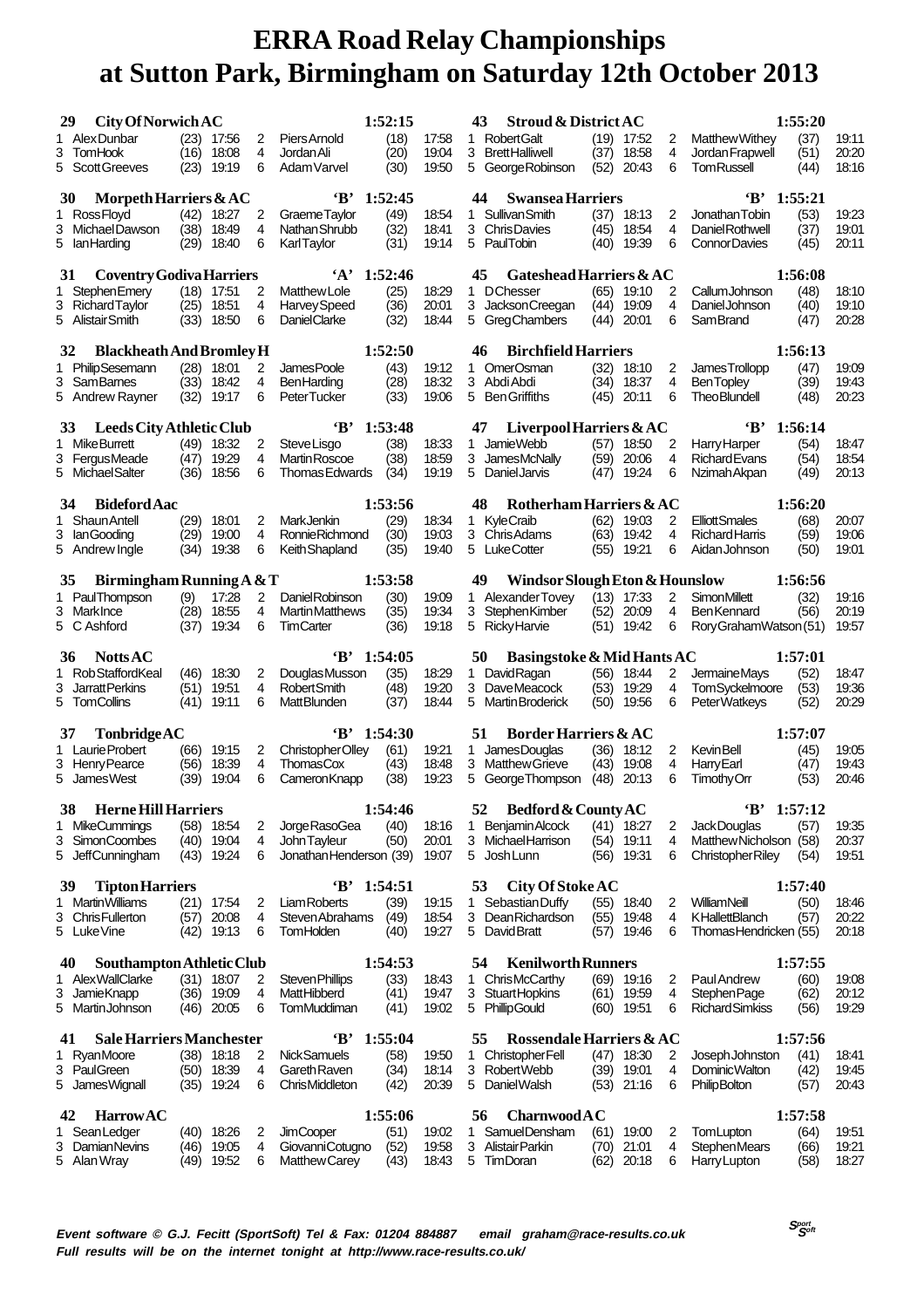| <b>Tynebridge Harriers</b><br>57            |                                |        |                                        | 1:58:33      |                | <b>Barrow &amp; Furness Striders AC</b><br>71      |              |                       |        |                                       | 2:03:55      |                |
|---------------------------------------------|--------------------------------|--------|----------------------------------------|--------------|----------------|----------------------------------------------------|--------------|-----------------------|--------|---------------------------------------|--------------|----------------|
| 1 Kevin Jeffress                            | $(70)$ 19:17                   | 2      | SMorley                                | (70)         | 20:03          | 1 PhilWaite                                        | (77)         | 20:01                 | 2      | <b>ToddOates</b>                      | (78)         | 20:22          |
| 3 DarrylDavison                             | (67)<br>20:14                  | 4      | <b>Keith Smith</b>                     | (67)         | 19:57          | 3 Jonathan Benson                                  | (78)         | 20:52                 | 4      | <b>RossCampbell</b>                   | (77)         | 21:08          |
| 5 Tony Carter                               | 19:45<br>(61)                  | 6      | Marc Fenwick                           | (59)         | 19:17          | 5 Bob Atkinson                                     | (72)         | 20:00                 | 6      | <b>PatrickMiller</b>                  | (73)         | 21:32          |
|                                             |                                |        |                                        |              |                |                                                    |              |                       |        |                                       |              |                |
| <b>Coventry Godiva Harriers</b><br>58       |                                |        | 'B'                                    | 1:58:49      |                | Leamington Cycling & Athletic<br>72                |              |                       |        |                                       | 2:04:22      |                |
| 1 Scott Hazell                              | (63)<br>19:04                  | 2      | <b>ThomasMadden</b>                    | (59)         | 19:12          | 1 JamieLangley                                     | (71)         | 19:21                 | 2      | <b>RichardHarper</b>                  | (63)         | 19:27          |
| 3<br>NamirBatavia                           | (62)<br>20:27                  | 4      | <b>RichardBurman</b>                   | (60)         | 19:20          | 3 Matthew Butler                                   | (69)         | 20:53                 | 4      | Guy Allen                             | (65)         | 19:31          |
| 5 JackVillette                              | $(59)$ 20:11                   | 6      | James Parrott                          | (60)         | 20:35          | 5 George Loveday                                   | (71)         | 23:06                 | 6      | EoinO'Flynn                           | (74)         | 22:04          |
| 59<br><b>Thames Hare &amp; Hounds</b>       |                                |        |                                        | 1:59:20      |                |                                                    |              |                       |        |                                       | 2:05:54      |                |
| 1 JamesMcMullan                             | (33)<br>18:11                  | 2      | <b>Martin Shore</b>                    | (55)         | 19:29          | TelfordAC<br>73<br>1 ChrisCarter                   |              | 20:13                 |        | Chris Bagshaw                         |              | 20:29          |
| 3 Andrew Morgan Lee (48)                    | 19:04                          | 4      | Gordon Pearce                          | (44)         | 19:20          | 3 WayneDashper                                     | (79)<br>(77) | 20:22                 | 2<br>4 | <b>DaleWilkinson</b>                  | (79)<br>(78) | 21:21          |
| 5 John Clark                                | 21:31<br>(58)                  | 6      | Jerry Watson                           | (61)         | 21:45          | 5<br>SamGarmson                                    | (77)         | 21:43                 | 6      | <b>Ashley Slater</b>                  | (75)         | 21:46          |
|                                             |                                |        |                                        |              |                |                                                    |              |                       |        |                                       |              |                |
| <b>Oxford City AC</b><br>60                 |                                |        |                                        | 2:00:13      |                | Royal Sutton Coldfield AC<br>74                    |              |                       |        |                                       | 2:06:08      |                |
| 1 Julian Richardson                         | 19:25<br>(73)                  | 2      | Stephen Male                           | (65)         | 19:27          | 1 NickCorker                                       |              | $(60)$ 18:58          | 2      | Frederic Tremblay                     | (67)         | 19:59          |
| 3 EdwardMezzetti                            | (68)<br>20:45                  | 4      | <b>MatthieuMarshall</b>                | (69)         | 20:44          | 3 Steve Marklew                                    | (74)         | 21:12                 | 4      | <b>StuartMcCaw</b>                    | (76)         | 22:14          |
| 5 LesNewell                                 | 19:50<br>(67)                  | 6      | Aaron Burgess                          | (62)         | 20:02          | 5 SimonCorker                                      |              | $(76)$ 21:31          | 6      | PaulDavey                             | (76)         | 22:14          |
| Salford Harriers & AC                       |                                |        | $\mathbf{B}$                           |              |                |                                                    |              |                       |        |                                       |              |                |
| 61                                          |                                |        |                                        | 2:00:58      |                | <b>Bromsgrove &amp; Redditch</b><br>75             |              |                       |        |                                       | 2:06:32      |                |
| 1 EricCrowther<br>3 MichaelGrace            | $(78)$ 20:04<br>(65)<br>19:58  | 2<br>4 | <b>RobertHughes</b><br>DavidLockett    | (69)<br>(64) | 19:14<br>19:51 | 1 Richard Lomas                                    |              | $(81)$ 20:29          | 2      | <b>CliveDent</b>                      | (82)         | 21:43          |
| 5 A Castile                                 | (68)<br>21:57                  | 6      | <b>Glyn Billington</b>                 | (63)         | 19:54          | 3 MarkAppleton<br>5 Steve Williams                 | (83)         | 21:26<br>$(78)$ 21:11 | 4<br>6 | <b>JoeSmith</b><br><b>Ashley Ross</b> | (80)         | 20:32<br>21:11 |
|                                             |                                |        |                                        |              |                |                                                    |              |                       |        |                                       | (77)         |                |
| Vale Royal AC<br>62                         |                                |        |                                        | 2:01:09      |                | Wolverhampton & Bilston<br>76                      |              |                       |        |                                       | 2:06:47      |                |
| 1 Michael Vennard                           | (80)<br>20:25                  | 2      | Chris Perry                            | (66)         | 18:32          | 1 Daniel Brazier                                   | (83)         | 20:41                 | 2      | <b>C</b> Brookes                      | (81)         | 21:25          |
| 3 Stuart Doyle                              | (60)<br>19:19                  | 4      | George Thompson                        | (63)         | 20:25          | 3 Brian Wright                                     | (81)         | 20:46                 | 4      | <b>Rich Carpenter</b>                 | (83)         | 21:45          |
| 5 Patrick Stradling                         | 21:01<br>(64)                  | 6      | Steven Caldwell                        | (64)         | 21:27          | 5 James Toddington                                 | (80)         | 20:59                 | 6      | <b>PaulThacker</b>                    | (78)         | 21:11          |
|                                             |                                |        |                                        |              |                |                                                    |              |                       |        |                                       |              |                |
| Jarrow & Hebburn AC<br>63                   |                                |        |                                        | 2:01:13      |                | <b>Sheffield RC</b><br>77                          |              |                       |        |                                       | 2:07:21      |                |
| 1 BrendanMcMillan                           | (72)<br>19:23                  | 2      | Steven Greenwood (74)                  |              | 20:13          | 1 JSweetnamPowell (84)                             |              | 20:47                 | 2      | <b>JedTurner</b>                      | (83)         | 22:10          |
| 3 IanRichie                                 | (71)<br>20:18                  | 4      | <b>Tristan Peel</b>                    | (72)         | 21:06          | 3 MukhtarMohammed (82)                             |              | 20:07                 | 4      | Kevin Bartholomew (81)                |              | 21:13          |
| 5 Jonny Evans                               | $(74)$ 21:26                   | 6      | Andy Burn                              | (65)         | 18:47          | 5 Jason Chow                                       | (81)         | 21:54                 | 6      | <b>ChrisIreland</b>                   | (79)         | 21:10          |
|                                             |                                |        |                                        |              |                |                                                    |              |                       |        |                                       |              |                |
|                                             |                                |        |                                        |              |                |                                                    |              |                       |        |                                       |              |                |
| <b>Holmfirth Harriers AC</b><br>64          |                                |        |                                        | 2:01:20      |                | <b>Bolton United Harriers &amp; AC</b><br>78       |              |                       |        |                                       | 2:09:49      |                |
| 1 DavidTumbull                              | (52)<br>18:38                  | 2      | PeterBrookes                           | (56)         | 19:11          | 1 Anthony Valentine                                |              | $(48)$ 18:32          | 2      | Andrew Cafferky                       | (75)         | 21:14          |
| 3 Richard Anderson<br>5 Simon Findlay       | (58)<br>19:32<br>(63)<br>21:29 | 4<br>6 | Scott Smith                            | (61)<br>(66) | 20:48<br>21:42 | 3 ShaunO'Dwyer                                     | (79)         | 21:58                 | 4      | <b>DarylBentley</b>                   | (82)         | 22:37          |
|                                             |                                |        | <b>Philip Hewitt</b>                   |              |                | 5<br>Andrew Parker                                 | (82)         | 22:08                 | 6      | <b>Stewart Brierley</b>               | (80)         | 23:20          |
| <b>Halesowen Acc</b><br>65                  |                                |        |                                        | 2:01:58      |                |                                                    |              |                       |        |                                       |              |                |
| 1 Richard White                             | (74)<br>19:30                  | 2      | <b>MarcTurner</b>                      | (77)         | 20:28          | <b>Non-Counters-</b>                               |              |                       |        |                                       |              |                |
| 3 DanielCleary                              | (72)<br>19:57                  | 4      | Joseph Donkin                          | (74)         | 21:28          | <b>Cardiff</b> Aac                                 |              |                       |        | $\mathbf{A}$                          | 1:48:38      |                |
| 5 Nicolas Hazelwood (69)                    | 20:12                          | 6      | David Kesterton                        | (67)         | 20:23          | <b>TomMarshall</b><br>1                            |              | $(24)$ 17:58          | 2      | <b>Jon Hopkins</b>                    | (19)         | 17:59          |
|                                             |                                |        |                                        |              |                | 3 TommyDavies                                      | (15)         | 18:01                 | 4      | Rowan Axe                             | (11)         | 17:46          |
| <b>Cheltenham And County Harriers</b><br>00 |                                |        | $B'$ 2:02:24                           |              |                | 5<br>leuan Thomas                                  |              | $(11)$ 18:32          | - 6    | <b>JamesThie</b>                      | (12)         | 18:22          |
| Darren Jordan<br>1.                         | $(68)$ 19:16                   | 2      | Andrew Kaighin                         | (71)         | 20:12          |                                                    |              |                       |        |                                       |              |                |
| 3 Andy Prophett                             | 20:50<br>(75)                  | 4      | <b>MikeGray</b>                        | (75)         | 21:06          | <b>Cardiff</b> Aac                                 |              |                       |        | 'В'                                   | 1:55:57      |                |
| 5 Andy Gore                                 | $(73)$ 21:00                   | 6      | <b>RogerMullins</b>                    | (68)         | 20:00          | <b>JamesMills</b><br>1                             |              | $(51)$ 18:37          | 2      | <b>ShaneKerr</b>                      | (42)         | 18:35          |
|                                             |                                |        |                                        |              |                | 3<br>NathanielLane                                 | (35)         | 18:45                 | 4      | Matthew Edwards                       | (45)         | 20:07          |
| <b>Bournville Harriers</b><br>67            |                                |        |                                        | 2:02:36      |                | 5 TomMarley                                        | (38)         | 19:01                 | 6      | Owen Haswell                          | (46)         | 20:52          |
| Dean Parker<br>1.                           | $(75)$ 19:36                   | 2      | <b>GarethCadd</b>                      | (73)         | 19:54          |                                                    |              |                       |        |                                       |              |                |
| 3 ChrisTarren<br>5 PaulThompson             | (66)<br>20:02<br>(66) 19:41    | 4<br>6 | Sam Chatwin<br><b>Bradlee Todd</b>     | (70)<br>(69) | 20:56<br>22:27 | <b>Incomplete Teams:</b>                           |              |                       |        |                                       |              |                |
|                                             |                                |        |                                        |              |                |                                                    |              |                       |        |                                       |              |                |
| <b>Severn AC</b><br>68                      |                                |        |                                        | 2:02:42      |                | <b>Preston Harriers</b><br>1 JColeman              | (54)         | 18:39                 | 2      | <b>Chris Livesey</b>                  | (46)         | 18:39          |
| 1 Harry Bishop                              | (64)<br>19:08                  | 2      | <b>OliverStarkey</b>                   | (72)         | 20:21          | 3 DavidRigby                                       | (41)         | 18:59                 | 4      | Daniel Bebbington                     | (46)         | 19:48          |
| 3 KyranHale                                 | (64)<br>19:43                  | 4      | <b>MattAtkins</b>                      | (68)         | 20:27          | 5 Christopher Scott                                |              | $(54)$ 21:10          |        |                                       |              |                |
| 5 JamesRose                                 | $(65)$ 20:27                   | 6      | DaveLander                             | (70)         | 22:36          | Blackpool Wyre & Fylde AC                          |              |                       |        |                                       |              |                |
|                                             |                                |        |                                        |              |                | 1 LukeMinns                                        |              | $(67)$ 19:15          | 2      | Adam Weightman                        | (80)         | 22:10          |
| <b>Trafford Athletic Club</b><br>69         |                                |        |                                        | 2:03:29      |                | 3<br>John Wright                                   | (80)         | 20:57                 | 4      | LiamCraine                            | (79)         | 20:57          |
| <b>Gareth Turner</b><br>1.                  | (76) 19:50                     | 2      | <b>Jeff Prest</b>                      | (76)         | 20:07          | 5 David Williamson                                 |              | $(79)$ 22:10          |        |                                       |              |                |
| Robert Sloane<br>3                          | $(76)$ 20:40                   | 4      | John Howe                              | (71)         | 20:22          | Altrincham & District AC                           |              |                       |        |                                       |              |                |
| 5 Daniel Ansell                             | $(75)$ 22:26                   | 6      | lan Salisbury                          | (71)         | 20:04          | <b>Marius Ionescu</b><br>1                         | (8)          | 17:27                 | 2      | <b>DavidNorman</b>                    | (10)         | 17:58          |
|                                             |                                |        |                                        |              |                | 3 RyanGanose                                       | (31)         | 20:19                 | 4      | <b>Matthew Kelly</b>                  | (55)         | 21:19          |
| East Cheshire H & Tameside AC<br>70         |                                |        |                                        | 2:03:30      |                |                                                    |              |                       |        |                                       |              |                |
| <b>Patrick Gardener</b><br>3 KarlHerod      | $(53)$ 18:39<br>(73) 21:13     | 2<br>4 | <b>JoeHudak</b><br><b>Matthew Holt</b> | (62)<br>(73) | 20:05<br>21:05 | <b>Exeter Harriers</b><br>1<br><b>JamesMcLaren</b> |              | $(82)$ 20:37          |        |                                       |              |                |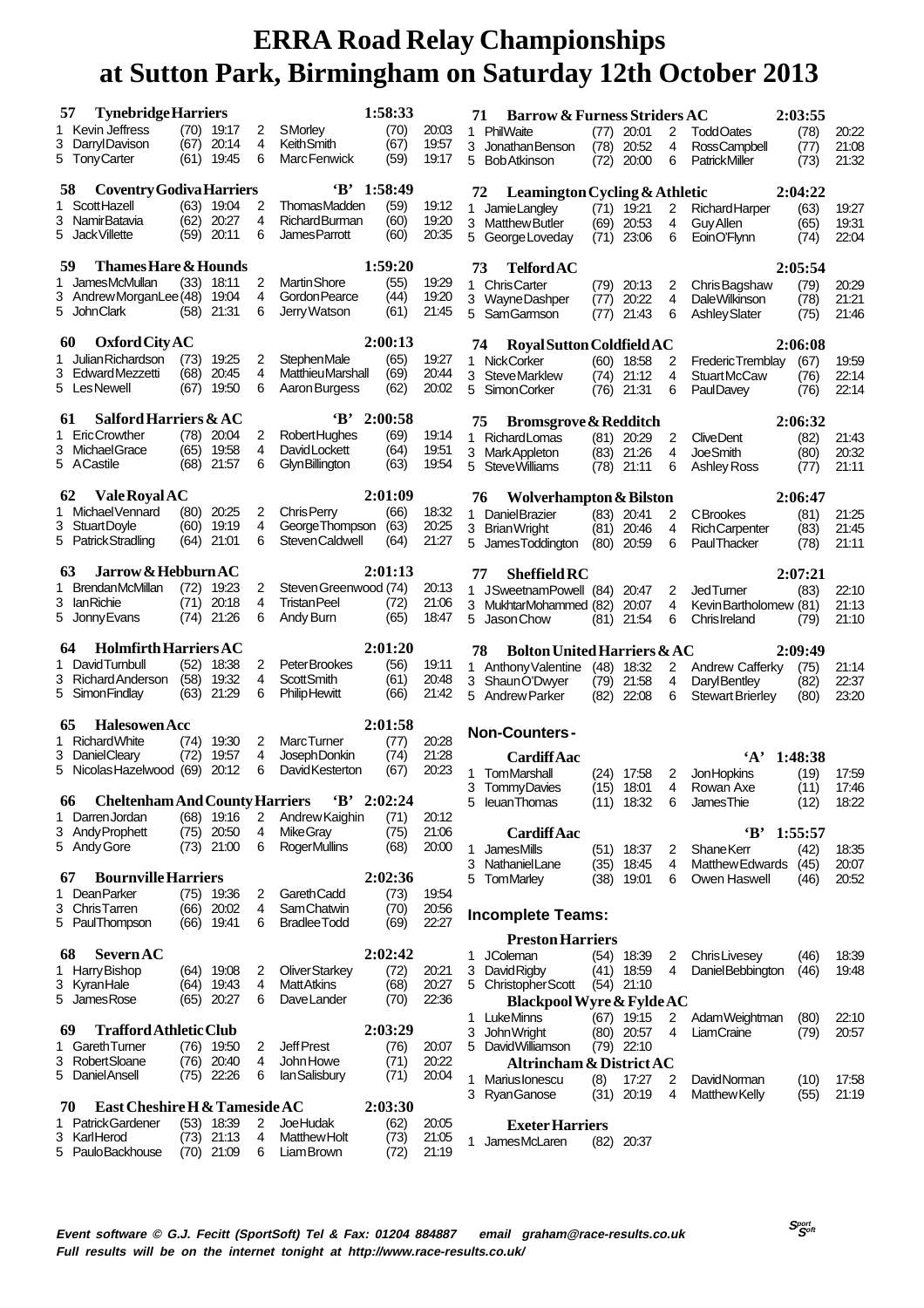#### **Fastest of all legs**

| 1              | Ryan McLeod                       | <b>Tipton Har</b>        | A | 16:55          | Kevin Skinner<br>$=$                  | Newham & E             |   | 17:57          |
|----------------|-----------------------------------|--------------------------|---|----------------|---------------------------------------|------------------------|---|----------------|
|                |                                   |                          |   |                | Stuart Robinson<br>73                 | Salford Ha             | A | 17:58          |
| $\overline{2}$ | Jonathan Davies                   | Reading Ac               |   | 17:06          | Piers Arnold<br>$=$                   | City Of No             |   | 17:58          |
| 3              | Dewi Griffiths                    | Swansea Ha               | A | 17:11          | David Norman<br>$=$                   | Altrincham             |   | 17:58          |
| 4              | Nicholas Goolab                   | Belgrave H               |   | 17:15          | Tom Marshall<br>$=$                   | Cardiff Aa             | Α | 17:58          |
| 5              | William Gray                      | Brighton &               |   | 17:17          | Rhys Park                             | Cheltenham             | Α | 17:58          |
| 6              | Stephen Mitchell                  | Bristol &                | A | 17:18          | $=$                                   |                        |   |                |
| 7              | <b>Richard Weir</b>               | Derby AC                 |   | 17:19          | lan Williams<br>78                    | <b>Tipton Har</b>      | Α | 17:59          |
| 8              | Danny Russell                     | Highgate H               |   | 17:21          | Jon Hopkins<br>$=$                    | Cardiff Aa             | Α | 17:59          |
| 9              | Jonathan Hay                      | Aldershot                | Α | 17:22          | Dave Roper<br>80                      | Cheltenham             | A | 18:00          |
| $=$            | Ben Tickner                       | <b>Brighton P</b>        |   | 17:22          | John Newsom<br>$=$                    | Central Ac             |   | 18:00          |
| 11             | Paul Pollock                      | Kent Ac                  |   | 17:23          | 82<br>Philip Sesemann                 | Blackheath             |   | 18:01          |
|                |                                   |                          | A | 17:24          | <b>Tommy Davies</b><br>$=$            | Cardiff Aa             | Α | 18:01          |
|                | 12 Anthony Ford                   | Sale Harri               |   |                | Shaun Antell<br>$=$                   | <b>Bideford A</b>      |   | 18:01          |
| $=$            | Nicholas Torry                    | Serpentine               |   | 17:24          | <b>Charlie Grice</b><br>85            | <b>Brighton P</b>      |   | 18:02          |
| $=$            | Joshua Grace                      | Aldershot                | A | 17:24          | Jon Wills<br>86                       | Leeds City             |   | 18:05          |
|                | 15 Andrew Butchart                | Central Ac               |   | 17:25          |                                       |                        | Α |                |
|                | 16 Niall Brooks                   | Sale Harri               | A | 17:26          | Tom Merson<br>$=$                     | Bristol &              | A | 18:05          |
| 17             | Marius Ionescu                    | Altrincham               |   | 17:27          | 88<br>James Bailey                    | Sale Harri             | A | 18:06          |
| $=$            | Philip Wicks                      | Belgrave H               |   | 17:27          | Carl Smith<br>$=$                     | Leeds City             | Α | 18:06          |
| $=$            | Robert Russell                    | Central Ac               |   | 17:27          | Ryan Stephenson<br>$=$                | Morpeth Ha             | Α | 18:06          |
|                |                                   |                          |   |                | Carl Hardman<br>$=$                   | Salford Ha             | A | 18:06          |
|                | 20 Paul Thompson                  | Birmingham               |   | 17:28          | Kevin Rojas<br>=                      | Brighton &             |   | 18:06          |
| 21             | <b>Philip Wylie</b>               | Bristol &                | Α | 17:29          | 93<br>John Gilbert                    | Kent Ac                |   | 18:07          |
| $=$            | Nicholas Swinburn                 | Morpeth Ha               | Α | 17:29          |                                       |                        |   |                |
| $=$            | Alastair Watson                   | Notts Ac                 | Α | 17:29          | Anthony Whiteman<br>$=$               | Shaftesbur             |   | 18:07          |
| $=$            | Jonathan Taylor                   | Morpeth Ha               | A | 17:29          | Alex WallClarke<br>=                  | Southampto             |   | 18:07          |
|                | 25 Alex O'Gorman                  | Stockport                |   | 17:32          | Dave Mitchinson<br>$=$                | Newham & E             |   | 18:07          |
|                | 26 Alexander Tovey                | Windsor SI               |   | 17:33          | 97 Dale Annable                       | Heanor Run             |   | 18:08          |
|                |                                   |                          |   |                | Tom Hook<br>$=$                       | City Of No             |   | 18:08          |
| 27             | Matt Bond                         | Sale Harri               | Α | 17:34          | 99<br>Joe Morwood                     | Aldershot              | A | 18:09          |
|                | 28 Niall Fleming                  | Shaftesbur               |   | 17:37          | 100 Callum Johnson                    | Gateshead              |   | 18:10          |
| $=$            | Charlie Hulson                    | Sale Harri               | A | 17:37          |                                       |                        |   |                |
|                | 30 Jon Pepper                     | <b>Brighton P</b>        |   | 17:38          | Omer Osman<br>$=$                     | <b>Birchfield</b>      |   | 18:10          |
| 31             | Samuel Mitchell                   | Notts Ac                 | Α | 17:39          | 102 James McMullan                    | Thames Har             |   | 18:11          |
|                | 32 Ian Hudspith                   | Morpeth Ha               | A | 17:40          | = Stuart King                         | Heanor Run             |   | 18:11          |
|                |                                   |                          |   | 17:42          | 104 Matthew Shirling                  | Liverpool              | Α | 18:12          |
|                | 33 Josh Bull                      | Derby AC                 |   |                | Josh Norman<br>$=$                    | Owls Ac Le             |   | 18:12          |
| $=$            | Joseph Bailey                     | Salford Ha               | A | 17:42          | Stephen Davies<br>$=$                 | Belgrave H             |   | 18:12          |
|                | 35 Josh Lilly                     | <b>Tipton Har</b>        | Α | 17:43          |                                       |                        |   | 18:12          |
|                | 36 Marc Hobbs                     | Swansea Ha               | Α | 17:44          | James Douglas<br>$=$                  | Border Har             |   |                |
|                |                                   |                          |   |                |                                       |                        |   |                |
|                |                                   |                          |   |                | 108 Sullivan Smith                    | Swansea Ha             | В | 18:13          |
|                | 37 Luke Cragg                     | Leeds City               | Α | 17:45          | 109 Gareth Raven                      | Sale Harri             | В | 18:14          |
|                | 38 Rowan Axe                      | Cardiff Aa               | A | 17:46          | Ross Houston<br>$=$                   | Central Ac             |   | 18:14          |
| $=$            | Rory Chesser                      | Newham & E               |   | 17:46          | $=$                                   |                        | Α |                |
|                | 40 Luke Gunn                      | Derby AC                 |   | 17:47          | <b>Richard Kay</b>                    | Tipton Har             |   | 18:14          |
| $=$            | Andrew Combs                      | Tonbridge                | A | 17:47          | 112 Ben Gamble                        | Tipton Har             | A | 18:16          |
| $=$            | Shaun Dixon                       | Highgate H               |   | 17:47          | James Mee<br>$=$                      | Heanor Run             |   | 18:16          |
| $=$            | lan Bailey                        | Aldershot                | A | 17:47          | Tom Russell<br>$=$                    | Stroud & D             |   | 18:16          |
|                |                                   | Shaftesbur               |   | 17:48          | Jorge RasoGea<br>=                    | Herne Hill             |   | 18:16          |
|                | 44 Kojo Kyereme                   |                          |   |                | 116 Sam Eglen                         | Aldershot              | B | 18:17          |
|                | = Murray Strain                   | Highgate H               |   | 17:48          | <b>Stuart Spencer</b><br>=            | Notts Ac               | Α | 18:17          |
|                | <b>Richard Morrell</b>            | Morpeth Ha               | Α | 17:48          | =                                     |                        |   |                |
| 47             | Alastair Hay                      | Central Ac               |   | 17:49          | Ryan McKinlay                         | Highgate H             |   | 18:17          |
| $=$            | Simon Horsfield                   | Sale Harri               | Α | 17:49          | 119 Ryan Moore                        | Sale Harri             | В | 18:18          |
| $=$            | Paskar Owor                       | Belgrave H               |   | 17:49          | 120 John McCole                       | Liverpool              | Α | 18:22          |
| $=$            | James Brewer                      | Cheltenham               | A | 17:49          | James Thie<br>$=$                     | Cardiff Aa             | Α | 18:22          |
| $=$            | Audun Nordtveit                   |                          |   | 17:49          | 122 Tobias Smith                      | Aldershot              | В | 18:23          |
|                |                                   | Highgate H               |   |                | 123 Benjamin Riddell                  | Salford Ha             | Α | 18:24          |
|                | 52 Jack Martin                    | Stockport                |   | 17:50          | $=$ Luke Humphreys                    | Bedford &              | Α | 18:24          |
| $=$            | Craig Ruddy                       | Belgrave H               |   | 17:50          | 125 Steven Fennell                    |                        | Α | 18:25          |
| $=$            | Jonathan Thewlis                  | Notts Ac                 | A | 17:50          |                                       | Tonbridge              |   |                |
|                | 55 Mike Aspinall                  | <b>Tipton Har</b>        | Α | 17:51          | <b>Howard Bristow</b><br>$=$          | Brighton &             |   | 18:25          |
| $=$            | Simon Deakin                      | Leeds City               | A | 17:51          | Daniel Thorne<br>=                    | Reading Ac             |   | 18:25          |
| $=$            | John Ashcroft                     | Liverpool                | Α | 17:51          | Neil Phillips<br>=                    | Aldershot              | Α | 18:25          |
| $=$            |                                   |                          |   |                | 129 Sean Ledger                       | Harrow Ac              |   | 18:26          |
| $=$            | James Kelly                       | Belgrave H               |   | 17:51          | C Rainsford<br>$=$                    | Heanor Run             |   | 18:26          |
|                | Stephen Emery                     | Coventry G               | Α | 17:51          | 131 Benjamin Alcock                   | Bedford &              | В | 18:27          |
| 60.            | Charlie MacLean                   | Bristol &                | A | 17:52          | <b>Tim Hartley</b><br>=               | Notts Ac               | Α | 18:27          |
| $=$            | <b>Robert Galt</b>                | Stroud & D               |   | 17:52          |                                       |                        |   |                |
|                | 62 Frank Baddick                  | Newham & E               |   | 17:53          | Harry Lupton<br>=                     | Charnwood              |   | 18:27          |
| $=$            | Sean Connolly                     | Stockport                |   | 17:53          | <b>Matthew Evans</b><br>=             | Swansea Ha             | Α | 18:27          |
| $=$            | Owain Jones                       | Bristol &                | Α | 17:53          | Ross Floyd<br>$=$                     | Morpeth Ha             | В | 18:27          |
| $=$            | Joshua Griffiths                  | Swansea Ha               | Α |                | 136 Alex Pilcher                      | Derby AC               |   | 18:28          |
|                |                                   |                          | B | 17:53          | Oliver Browne<br>$=$                  | Serpentine             |   | 18:28          |
|                | 66 Martin Williams                | <b>Tipton Har</b>        |   | 17:54          | 138 Matthew Lole                      | Coventry G             | Α | 18:29          |
| $=$            | Russell Bentley                   | Kent Ac                  |   | 17:54          | <b>Phillip Matthews</b><br>=          | Swansea Ha             | Α | 18:29          |
| 68             | <b>Steven Naylor</b>              | Bedford &                | Α | 17:55          | lan Leitch<br>=                       | <b>Brighton P</b>      |   |                |
|                | 69 Alex Dunbar                    | City Of No               |   | 17:56          |                                       |                        |   | 18:29          |
| $=$<br>71      | Alan Buckley<br><b>Glen Watts</b> | Leeds City<br>Shaftesbur | Α | 17:56<br>17:57 | Dan Watts<br>=<br>Douglas Musson<br>= | Shaftesbur<br>Notts Ac | В | 18:29<br>18:29 |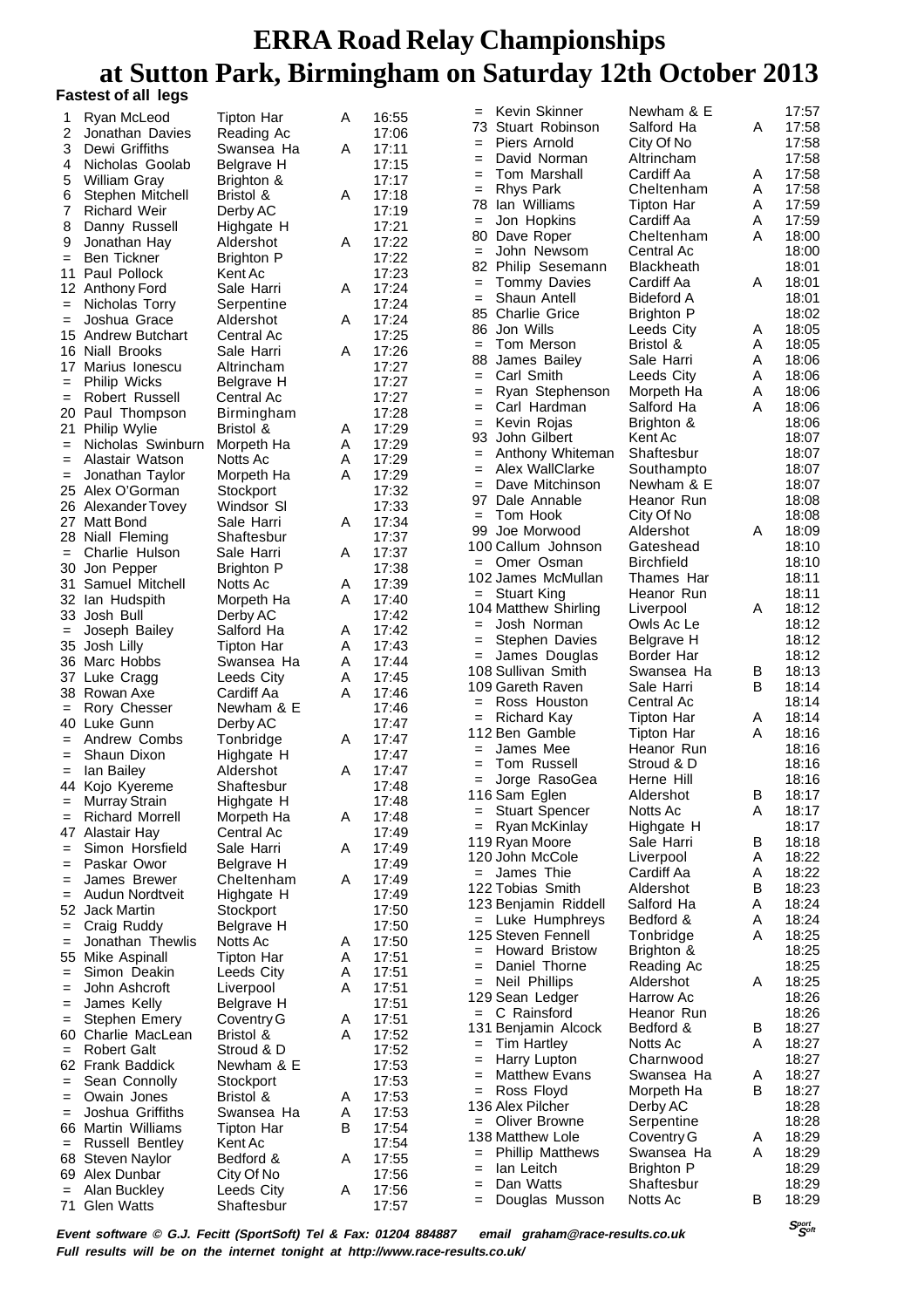| $=$        | <b>Richard Phillips</b>                                         | Serpentine               |   | 18:29          | $=$                  | John Parker                            | Cheltenham                     | A      | 18:52                          |
|------------|-----------------------------------------------------------------|--------------------------|---|----------------|----------------------|----------------------------------------|--------------------------------|--------|--------------------------------|
| $=$        | Andrew Agnew                                                    | Kent Ac                  |   | 18:29          | $=$                  | Robbie Fitzgibbon                      | <b>Brighton P</b>              |        | 18:52                          |
|            | 145 Rob StaffordKeal                                            | Notts Ac                 | В | 18:30          |                      | 217 Graeme Taylor                      | Morpeth Ha                     | B      | 18:54                          |
| $=$        | C Warburton                                                     | Notts Ac                 | A | 18:30          | $=$                  | Mike Cummings                          | Herne Hill                     |        | 18:54                          |
| $=$        | Christopher Fell                                                | Rossendale               |   | 18:30          | $=$                  | Steven Abrahams                        | Tipton Har                     | В      | 18:54                          |
|            | 148 T TravisPollar                                              | Liverpool                | A | 18:31          | $=$                  | <b>Richard Evans</b>                   | Liverpool                      | В      | 18:54                          |
| $=$        | Eddie Highton                                                   | Owls Ac Le               |   | 18:31          | $=$                  | Chris Davies                           | Swansea Ha                     | B      | 18:54                          |
|            | 150 Mike Burrett<br><b>Anthony Valentine</b>                    | Leeds City<br>Bolton Uni | В | 18:32<br>18:32 | $=$<br>223 Mark Ince | Max Pickard                            | <b>Brighton P</b>              |        | 18:54<br>18:55                 |
| $=$<br>$=$ | leuan Thomas                                                    | Cardiff Aa               | Α | 18:32          | $=$                  | Ben Russell                            | Birmingham<br>Liverpool        | A      | 18:55                          |
| $=$        | Christopher Rooke                                               | Aldershot                | B | 18:32          | $=$                  | <b>Andrew VanKints</b>                 | Cheltenham                     | Α      | 18:55                          |
| $=$        | Ben Harding                                                     | <b>Blackheath</b>        |   | 18:32          |                      | 226 Michael Salter                     | Leeds City                     | В      | 18:56                          |
| $=$        | Chris Perry                                                     | Vale Royal               |   | 18:32          |                      | 227 Charlie Critchley                  | Aldershot                      | B      | 18:57                          |
|            | 156 Daniel Hallam                                               | Owls Ac Le               |   | 18:33          |                      | = William MacKay                       | Bedford &                      | A      | 18:57                          |
| $=$        | Will Green                                                      | Serpentine               |   | 18:33          |                      | 229 Tom Cornthwaite                    | Salford Ha                     | A      | 18:58                          |
| $=$        | Steve Lisgo                                                     | Leeds City               | В | 18:33          | $=$                  | Nick Corker                            | <b>Royal Sutt</b>              |        | 18:58                          |
| $=$        | Benjamin Noad                                                   | Highgate H               |   | 18:33          | $=$                  | <b>Brett Halliwell</b>                 | Stroud & D                     |        | 18:58                          |
|            | 160 Mark Jenkin                                                 | Bideford A               |   | 18:34          |                      | 232 Martin Roscoe                      | Leeds City                     | B      | 18:59                          |
| $=$        | Daniel Bradley                                                  | Tonbridge                | A | 18:34          | $=$ David Rigby      |                                        | Preston Ha                     |        | 18:59                          |
|            | 162 Danny Davies<br>$=$ Tom Mahon                               | Leeds City               | Α | 18:35<br>18:35 |                      | 234 Samuel Densham<br>lan Gooding      | Charnwood                      |        | 19:00<br>19:00                 |
| $=$        | Shane Kerr                                                      | Owls Ac Le<br>Cardiff Aa | В | 18:35          | $=$<br>$=$           | <b>Ricky Challinor</b>                 | Bideford A<br>Liverpool        | A      | 19:00                          |
|            | 165 Jonathan Roberts                                            | Reading Ac               |   | 18:36          | 237 Robert Webb      |                                        | Rossendale                     |        | 19:01                          |
| $=$        | Jack Wyllie                                                     | Aldershot                | В | 18:36          | $=$                  | Aidan Johnson                          | Rotherham                      |        | 19:01                          |
| $=$        | Owen Hind                                                       | Kent Ac                  |   | 18:36          | $=$                  | Daniel Rothwell                        | Swansea Ha                     | B      | 19:01                          |
| $=$        | Michael Wright                                                  | Central Ac               |   | 18:36          | $=$                  | Tom Marley                             | Cardiff Aa                     | B      | 19:01                          |
| $=$        | John Eves                                                       | Bedford &                | A | 18:36          | 241 Jim Cooper       |                                        | Harrow Ac                      |        | 19:02                          |
|            | 170 Abdi Abdi                                                   | <b>Birchfield</b>        |   | 18:37          |                      | = Tom Muddiman                         | Southampto                     |        | 19:02                          |
| $=$        | James Mills                                                     | Cardiff Aa               | В | 18:37          | 243 Kyle Craib       |                                        | Rotherham                      |        | 19:03                          |
|            | 172 David Turnbull                                              | Holmfirth                |   | 18:38          |                      | = Ronnie Richmond                      | <b>Bideford A</b>              |        | 19:03                          |
| $=$        | Daniel Bradford                                                 | Bedford &                | Α | 18:38          |                      | 245 Simon Coombes                      | Herne Hill                     |        | 19:04                          |
|            | 174 J Coleman                                                   | Preston Ha               |   | 18:39          |                      | = Andrew MorganLee                     | Thames Har                     |        | 19:04                          |
| $=$        | <b>Chris Livesey</b>                                            | Preston Ha               |   | 18:39          | $=$                  | Paul Miles                             | Owls Ac Le                     |        | 19:04                          |
| $=$<br>$=$ | <b>Patrick Gardener</b><br>Paul Green                           | East Chesh<br>Sale Harri | В | 18:39<br>18:39 | $=$                  | Scott Hazell<br>James West             | Coventry G                     | B<br>B | 19:04<br>19:04                 |
| $=$        | Henry Pearce                                                    | Tonbridge                | В | 18:39          | $=$<br>$=$           | Jordan Ali                             | Tonbridge<br>City Of No        |        | 19:04                          |
|            | 179 Josh Mutch                                                  | Brighton &               |   | 18:40          | $=$                  | Jack Gregory                           | Reading Ac                     |        | 19:04                          |
| $=$        | Chris Greenwood                                                 | Kent Ac                  |   | 18:40          |                      | 252 Damian Nevins                      | Harrow Ac                      |        | 19:05                          |
| $=$        | Ryan Driscoll                                                   | Tonbridge                | A | 18:40          | = Kevin Bell         |                                        | Border Har                     |        | 19:05                          |
| $=$        | Sebastian Duffy                                                 | City Of St               |   | 18:40          | 254 Peter Tucker     |                                        | Blackheath                     |        | 19:06                          |
| $=$        | Mike Sawrey                                                     | Stockport                |   | 18:40          |                      | = Richard Harris                       | Rotherham                      |        | 19:06                          |
| $=$        | lan Harding                                                     | Morpeth Ha               | B | 18:40          |                      | 256 Jonathan HendersonHerne Hill       |                                |        | 19:07                          |
|            | 185 Nathan Shrubb                                               | Morpeth Ha               | В | 18:41          | 257 Harry Bishop     |                                        | Severn Ac                      |        | 19:08                          |
| $=$        | Joseph Johnston                                                 | Rossendale               |   | 18:41          |                      | = Matthew Grieve                       | Border Har                     |        | 19:08                          |
|            | 187 Gary Priestley                                              | Salford Ha               | A | 18:42          |                      | = Paul Andrew                          | Kenilworth                     |        | 19:08                          |
| $=$        | Sam Barnes                                                      | Blackheath               |   | 18:42          |                      | 260 Daniel Robinson                    | Birmingham                     |        | 19:09                          |
| $=$        | Mark Powell                                                     | Heanor Run               |   | 18:42<br>18:42 | $=$                  | Jamie Knapp                            | Southampto                     |        | 19:09                          |
| $=$        | <b>Guy Smith</b><br>191 Matthew Carey                           | Swansea Ha<br>Harrow Ac  | A | 18:43          | =<br>$=$             | James Trollopp<br>Jackson Creegan      | <b>Birchfield</b><br>Gateshead |        | 19:09<br>19:09                 |
| $=$        | <b>Steven Phillips</b>                                          | Southampto               |   | 18:43          | 264 D Chesser        |                                        | Gateshead                      |        | 19:10                          |
| $=$        | Steven Connor                                                   | Aldershot                | A | 18:43          | $=$                  | Daniel Johnson                         | Gateshead                      |        | 19:10                          |
| $=$        | Joseph Christopher Bedford &                                    |                          | Α | 18:43          |                      | $=$ Steve Hepples                      | Newham & E                     |        | 19:10                          |
|            | 195 David Ragan                                                 | Basingstok               |   | 18:44          |                      | 267 Matthew Withey                     | Stroud & D                     |        | 19:11                          |
| $=$        | Matt Blunden                                                    | Notts Ac                 | B | 18:44          | $=$                  | Michael Harrison                       | Bedford &                      | B      | 19:11                          |
| $=$        | Jack Rowe                                                       | Aldershot                | В | 18:44          | $=$                  | Tom Collins                            | Notts Ac                       | В      | 19:11                          |
| $=$        | Daniel Clarke                                                   | Coventry G               | Α | 18:44          | $=$                  | Jake Boat                              | Owls Ac Le                     |        | 19:11                          |
|            | 199 Nathaniel Lane                                              | Cardiff Aa               | B | 18:45          | $=$                  | Peter Brookes                          | Holmfirth                      |        | 19:11                          |
| $=$        | R Farnham-Rose                                                  | Tonbridge                | Α | 18:45          |                      | 272 Thomas Madden                      | Coventry G                     | В      | 19:12                          |
|            | 201 Graham Rush                                                 | Cheltenham               | A | 18:46          |                      | =  James  Poole                        | <b>Blackheath</b>              |        | 19:12                          |
|            | = William Neill                                                 | City Of St               |   | 18:46          | 274 Luke Vine        |                                        | <b>Tipton Har</b>              | B      | 19:13                          |
|            | 203 Andy Burn<br>Harry Harper                                   | Jarrow & H<br>Liverpool  | В | 18:47<br>18:47 |                      | 275 Robert Hughes<br>= Ian CroweWright | Salford Ha                     | в      | 19:14<br>19:14                 |
| $=$<br>$=$ | Jermaine Mays                                                   | Basingstok               |   | 18:47          | $=$                  | Karl Taylor                            | Brighton &<br>Morpeth Ha       | В      | 19:14                          |
|            | 206 Thomas Cox                                                  | Tonbridge                | В | 18:48          |                      | 278 Liam Roberts                       | <b>Tipton Har</b>              | B      | 19:15                          |
|            | 207 Michael Dawson                                              | Morpeth Ha               | В | 18:49          | $=$                  | Laurie Probert                         | Tonbridge                      | B      | 19:15                          |
|            | 208 Orlando Edwards                                             | Shaftesbur               |   | 18:50          | $=$                  | Luke Minns                             | Blackpool                      |        | 19:15                          |
| $=$        | Jamie Webb                                                      | Liverpool                | В | 18:50          |                      | 281 Darren Jordan                      | Cheltenham                     | B      | 19:16                          |
| $=$        | Alistair Smith                                                  | Coventry G               | Α | 18:50          | $=$                  | <b>Richard Kinnersley</b>              | Reading Ac                     |        | 19:16                          |
|            | 211 Matthew Nicholson                                           | Morpeth Ha               | A | 18:51          | $=$                  | Simon Millett                          | Windsor SI                     |        | 19:16                          |
| $=$        | <b>Richard Taylor</b>                                           | Coventry G               | A | 18:51          | $=$                  | Chris McCarthy                         | Kenilworth                     |        | 19:16                          |
| $=$        | Ben Cole                                                        | Tonbridge                | Α | 18:51          |                      | Andrew Donno                           | Brighton &                     |        | 19:16                          |
|            | 214 Dave Morgan                                                 | Serpentine               |   | 18:52          |                      | 286 Kevin Jeffress                     | Tynebridge                     |        | 19:17                          |
|            | Event software © G J Fecitt (SportSoft) Tel & Fax: 01204 884887 |                          |   |                |                      | email araham@race-results couk         |                                |        | $S_{\mathcal{S}^{opt}}^{port}$ |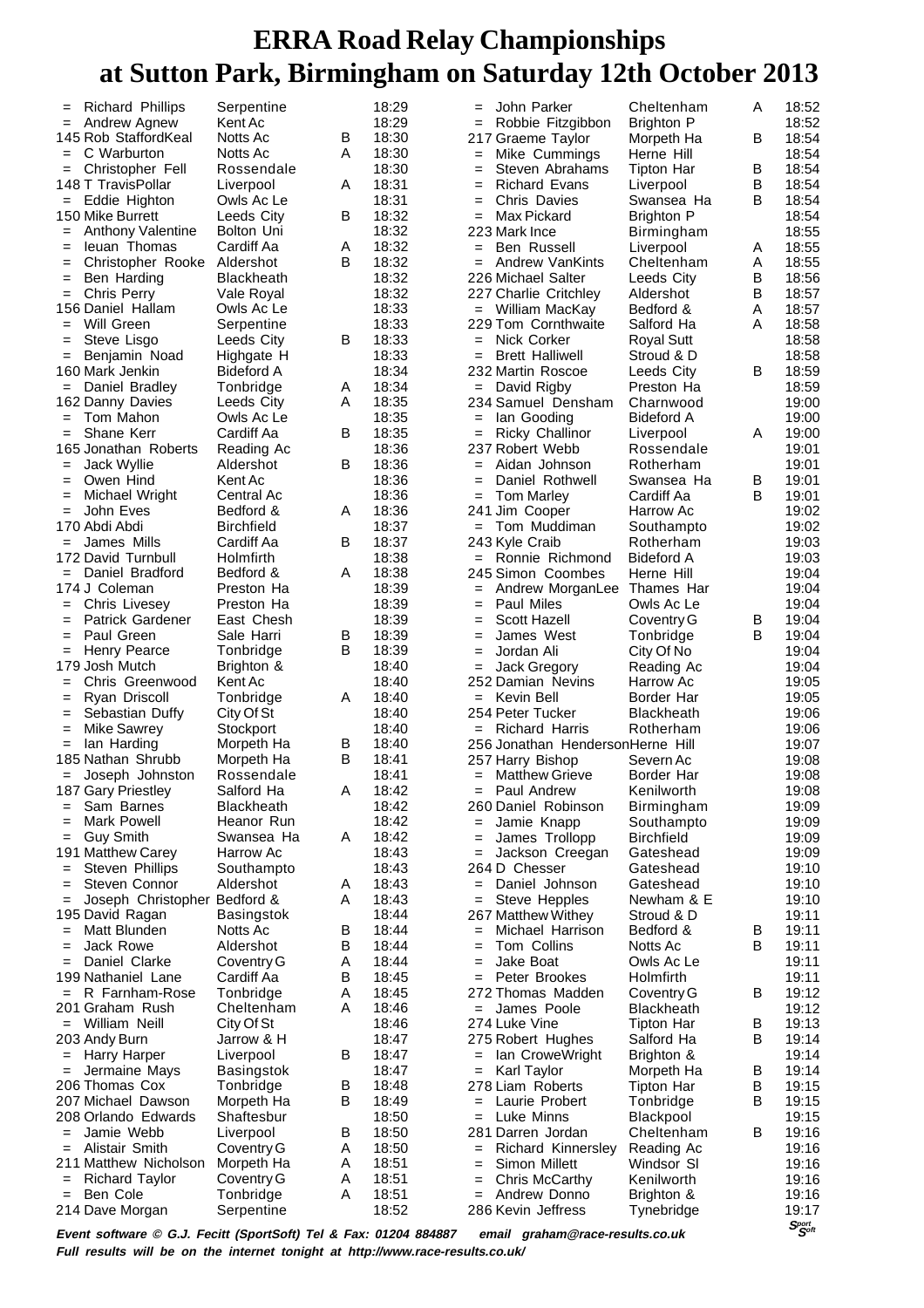|            | <b>Ben Priddle</b>                                               | Reading Ac                     |   | 19:17          | 359 Daniel Cleary                           | Halesowen                |   | 19:57                                   |
|------------|------------------------------------------------------------------|--------------------------------|---|----------------|---------------------------------------------|--------------------------|---|-----------------------------------------|
| $=$        | Andrew Rayner                                                    | Blackheath                     |   | 19:17          | Rory GrahamWatsonWindsor SI                 |                          |   | 19:57                                   |
| $=$        | <b>Marc Fenwick</b>                                              | Tynebridge                     |   | 19:17          | Keith Smith<br>$=$                          | Tynebridge               |   | 19:57                                   |
|            | 290 N BarberisNegra                                              | Serpentine                     |   | 19:18          | 362 Michael Grace                           | Salford Ha               | в | 19:58                                   |
| $=$        | Tim Carter                                                       | Birmingham                     |   | 19:18          | = Giovanni Cotugno                          | Harrow Ac                |   | 19:58                                   |
|            | 292 Thomas Edwards<br><b>Scott Greeves</b>                       | Leeds City                     | В | 19:19<br>19:19 | 364 Frederic Tremblay<br>$=$ Stuart Hopkins | <b>Royal Sutt</b>        |   | 19:59                                   |
| $=$<br>$=$ | <b>Stuart Doyle</b>                                              | City Of No<br>Vale Royal       |   | 19:19          | 366 Bob Atkinson                            | Kenilworth<br>Barrow & F |   | 19:59<br>20:00                          |
|            | 295 Richard Burman                                               | Coventry G                     | B | 19:20          | = Roger Mullins                             | Cheltenham               | B | 20:00                                   |
| $=$        | <b>Robert Smith</b>                                              | Notts Ac                       | В | 19:20          | 368 John Tayleur                            | Herne Hill               |   | 20:01                                   |
| $=$        | Gordon Pearce                                                    | Thames Har                     |   | 19:20          | Harvey Speed<br>$=$                         | Coventry G               | A | 20:01                                   |
| $=$        | <b>Gavin Smith</b>                                               | Newham & E                     |   | 19:20          | <b>Phil Waite</b><br>$=$                    | Barrow & F               |   | 20:01                                   |
|            | 299 Christopher Olley                                            | Tonbridge                      | В | 19:21          | Greg Chambers<br>$=$                        | Gateshead                |   | 20:01                                   |
| $=$        | Jamie Langley                                                    | Leamington                     |   | 19:21          | 372 Aaron Burgess                           | Oxford Cit               |   | 20:02                                   |
| $=$        | Stephen Mears                                                    | Charnwood                      |   | 19:21          | $=$ Chris Tarren                            | Bournville               |   | 20:02                                   |
| $=$        | <b>Luke Cotter</b>                                               | Rotherham                      |   | 19:21          | 374 S Morley                                | Tynebridge               |   | 20:03                                   |
|            | 303 Cameron Knapp                                                | Tonbridge                      | В | 19:23          | 375 Eric Crowther                           | Salford Ha               | B | 20:04                                   |
| $=$<br>$=$ | Callum Chambers<br>Brendan McMillan                              | Derby AC<br>Jarrow & H         |   | 19:23<br>19:23 | = Ian Salisbury<br>377 Joe Hudak            | Trafford A<br>East Chesh |   | 20:04<br>20:05                          |
| $=$        | Jonathan Tobin                                                   | Swansea Ha                     | B | 19:23          | = Martin Johnson                            | Southampto               |   | 20:05                                   |
|            | 307 Daniel Jarvis                                                | Liverpool                      | B | 19:24          | 379 James McNally                           | Liverpool                | B | 20:06                                   |
| $=$        | Jeff Cunningham                                                  | Herne Hill                     |   | 19:24          | 380 Elliott Smales                          | Rotherham                |   | 20:07                                   |
| $=$        | James Wignall                                                    | Sale Harri                     | В | 19:24          | <b>Matthew Edwards</b>                      | Cardiff Aa               | В | 20:07                                   |
|            | 310 Julian Richardson                                            | Oxford Cit                     |   | 19:25          | Jeff Prest<br>$=$                           | Trafford A               |   | 20:07                                   |
|            | 311 Tom Holden                                                   | Tipton Har                     | В | 19:27          | Mukhtar Mohammed Sheffield<br>$=$           |                          |   | 20:07                                   |
| $=$        | Richard Harper                                                   | Leamington                     |   | 19:27          | Dominic Chambers Derby AC<br>$=$            |                          |   | 20:07                                   |
| $=$        | Stephen Male                                                     | Oxford Cit                     |   | 19:27          | 385 Chris Fullerton                         | <b>Tipton Har</b>        | В | 20:08                                   |
|            | 314 Jack Nixon                                                   | Stockport                      |   | 19:28          | 386 Stephen Kimber                          | Windsor SI               |   | 20:09                                   |
|            | 315 Andrew Nixon                                                 | Stockport<br>Leeds City        | B | 19:29<br>19:29 | 387 Connor Davies<br><b>Ben Griffiths</b>   | Swansea Ha               | В | 20:11<br>20:11                          |
| $=$<br>$=$ | Fergus Meade<br>Dave Meacock                                     | Basingstok                     |   | 19:29          | $=$<br><b>Jack Villette</b><br>$=$          | Birchfield<br>Coventry G | B | 20:11                                   |
| $=$        | <b>Richard Simkiss</b>                                           | Kenilworth                     |   | 19:29          | 390 Andrew Kaighin                          | Cheltenham               | B | 20:12                                   |
| $=$        | <b>Martin Shore</b>                                              | Thames Har                     |   | 19:29          | Stephen Page<br>$=$                         | Kenilworth               |   | 20:12                                   |
|            | 320 Richard White                                                | Halesowen                      |   | 19:30          | Nicolas Hazelwood<br>$=$                    | Halesowen                |   | 20:12                                   |
|            | 321 Josh Lunn                                                    | Bedford &                      | В | 19:31          | 393 Nzimah Akpan                            | Liverpool                | B | 20:13                                   |
|            | $=$ Guy Allen                                                    | Leamington                     |   | 19:31          | Steven Greenwood<br>$=$                     | Jarrow & H               |   | 20:13                                   |
|            | 323 Richard Anderson                                             | Holmfirth                      |   | 19:32          | Chris Carter<br>$=$                         | <b>Telford Ac</b>        |   | 20:13                                   |
|            | 324 C Ashford                                                    | Birmingham                     |   | 19:34          | George Thompson                             | Border Har               |   | 20:13                                   |
|            | = Martin Matthews                                                | Birmingham                     |   | 19:34          | 397 Darryl Davison                          | Tynebridge               |   | 20:14                                   |
|            | 326 Jack Douglas<br>327 Dean Parker                              | Bedford &                      | В | 19:35          | 398 Tim Doran<br>lan Richie                 | Charnwood                |   | 20:18                                   |
|            |                                                                  | <b>Bournville</b>              |   | 19:36<br>19:36 | $=$<br>Thomas Hendricken City Of St<br>$=$  | Jarrow & H               |   | 20:18<br>20:18                          |
|            | = Tom Syckelmoore<br>329 Andrew Ingle                            | Basingstok<br>Bideford A       |   | 19:38          | 401 Ben Kennard                             | Windsor SI               |   | 20:19                                   |
|            | 330 Paul Tobin                                                   | Swansea Ha                     | В | 19:39          | = Ryan Ganose                               | Altrincham               |   | 20:19                                   |
|            | 331 Keith Shapland                                               | <b>Bideford A</b>              |   | 19:40          | 403 Jordan Frapwell                         | Stroud & D               |   | 20:20                                   |
|            | 332 Paul Thompson                                                | <b>Bournville</b>              |   | 19:41          | 404 Oliver Starkey                          | Severn Ac                |   | 20:21                                   |
|            | $=$ Philip Parry                                                 | Bristol &                      | A | 19:41          | 405 K HallettBlanch                         | City Of St               |   | 20:22                                   |
|            | 334 Chris Adams                                                  | Rotherham                      |   | 19:42          | Wayne Dashper<br>$=$                        | Telford Ac               |   | 20:22                                   |
| $=$        | <b>Ricky Harvie</b>                                              | Windsor SI                     |   | 19:42          | John Howe<br>$=$                            | Trafford A               |   | 20:22                                   |
|            | 336 Harry Earl                                                   | Border Har                     |   | 19:43          | <b>Todd Oates</b><br>$=$                    | Barrow & F               |   | 20:22                                   |
| $=$        | Ben Topley                                                       | <b>Birchfield</b><br>Severn Ac |   | 19:43<br>19:43 | 409 Theo Blundell<br>= David Kesterton      | Birchfield               |   | 20:23                                   |
| $=$        | Kyran Hale<br>339 Tony Carter                                    | Tynebridge                     |   | 19:45          | 411 Michael Vennard                         | Halesowen<br>Vale Royal  |   | 20:23<br>20:25                          |
| $=$        | Dominic Walton                                                   | Rossendale                     |   | 19:45          | = George Thompson                           | Vale Royal               |   | 20:25                                   |
|            | 341 David Bratt                                                  | City Of St                     |   | 19:46          | 413 James Rose                              | Severn Ac                |   | 20:27                                   |
|            | 342 Matt Hibberd                                                 | Southampto                     |   | 19:47          | Namir Batavia<br>$=$                        | Coventry G               | В | 20:27                                   |
|            | 343 Daniel Bebbington                                            | Preston Ha                     |   | 19:48          | <b>Matt Atkins</b><br>$=$                   | Severn Ac                |   | 20:27                                   |
|            | = Dean Richardson                                                | City Of St                     |   | 19:48          | 416 Marc Turner                             | Halesowen                |   | 20:28                                   |
|            | 345 Nick Samuels                                                 | Sale Harri                     | В | 19:50          | = Sam Brand                                 | Gateshead                |   | 20:28                                   |
| $=$        | <b>Gareth Turner</b>                                             | Trafford A                     |   | 19:50          | 418 Peter Watkeys                           | Basingstok               |   | 20:29                                   |
| $=$        | Les Newell                                                       | Oxford Cit                     |   | 19:50          | = Chris Bagshaw                             | <b>Telford Ac</b>        |   | 20:29                                   |
| $=$        | Adam Varvel                                                      | City Of No<br>Bedford &        | B | 19:50<br>19:51 | = Richard Lomas<br>421 Joe Smith            | Bromsgrove               |   | 20:29<br>20:32                          |
| $=$        | 349 Christopher Riley<br>Jarratt Perkins                         | Notts Ac                       | B | 19:51          | 422 James Parrott                           | Bromsgrove<br>Coventry G | B | 20:35                                   |
| $=$        | Phillip Gould                                                    | Kenilworth                     |   | 19:51          | 423 Matthew Nicholson                       | Bedford &                | B | 20:37                                   |
| $=$        | David Lockett                                                    | Salford Ha                     | В | 19:51          | = James McLaren                             | Exeter Har               |   | 20:37                                   |
| $=$        | Tom Lupton                                                       | Charnwood                      |   | 19:51          | 425 Chris Middleton                         | Sale Harri               | B | 20:39                                   |
|            | 354 Alan Wray                                                    | Harrow Ac                      |   | 19:52          | 426 Robert Sloane                           | Trafford A               |   | 20:40                                   |
| $=$        | Ben O'Connell                                                    | Heanor Run                     |   | 19:52          | 427 Daniel Brazier                          | Wolverhamp               |   | 20:41                                   |
|            | 356 Glyn Billington                                              | Salford Ha                     | В | 19:54          | 428 Philip Bolton                           | Rossendale               |   | 20:43                                   |
|            | $=$ Gareth Cadd                                                  | <b>Bournville</b>              |   | 19:54          | = George Robinson                           | Stroud & D               |   | 20:43                                   |
|            | 358 Martin Broderick                                             | Basingstok                     |   | 19:56          | 430 Matthieu Marshall                       | Oxford Cit               |   | 20:44<br>$S_{\mathcal{S}^{opt}}^{port}$ |
|            | Event software © G.J. Fecitt (SportSoft) Tel & Fax: 01204 884887 |                                |   |                | email araham@race-results.co.uk             |                          |   |                                         |